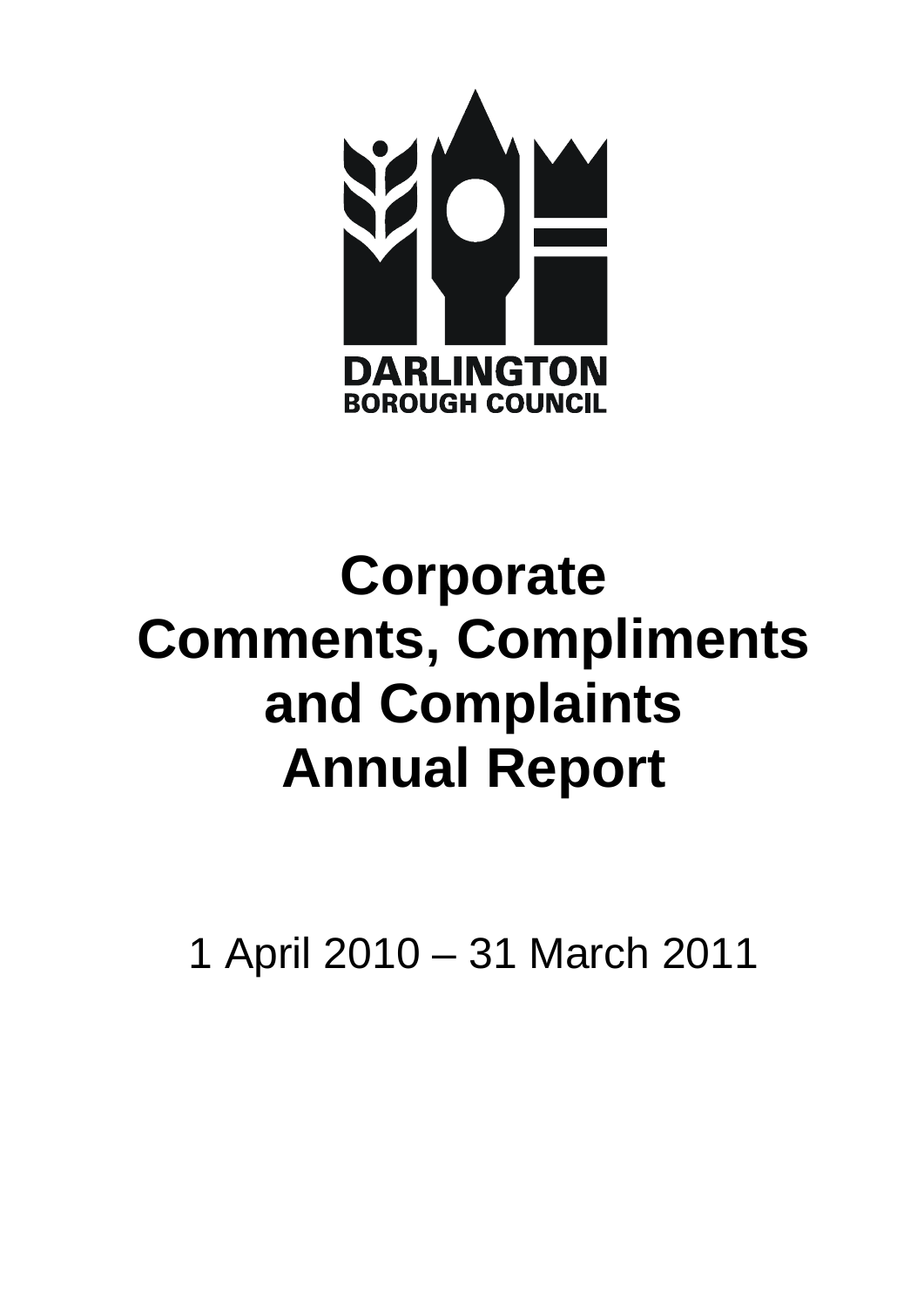# **Contents**

|                                                                                                                                                     | Page                     |
|-----------------------------------------------------------------------------------------------------------------------------------------------------|--------------------------|
| Introduction                                                                                                                                        | 3                        |
| Corporate Complaints, Compliments and Comments Procedure                                                                                            | 3                        |
| <b>Public Information and Accessibility</b>                                                                                                         | 3                        |
| Complaints Information and Organisational Learning                                                                                                  | 5                        |
| - Overview of Complaints, Compliments and Comments                                                                                                  | 5                        |
| - Complaints, Compliments and Comments by Department<br>- Chief Executives<br>- Corporate Services<br>- Community Services<br>- Children's Services | 6<br>8<br>12<br>17<br>29 |
| <b>Equal Opportunities Monitoring</b>                                                                                                               | 33                       |
| Performance against the Corporate Complaints, Compliments and<br><b>Comments Procedure</b>                                                          | 36                       |
| Performance against Local Performance Indicators                                                                                                    | 40                       |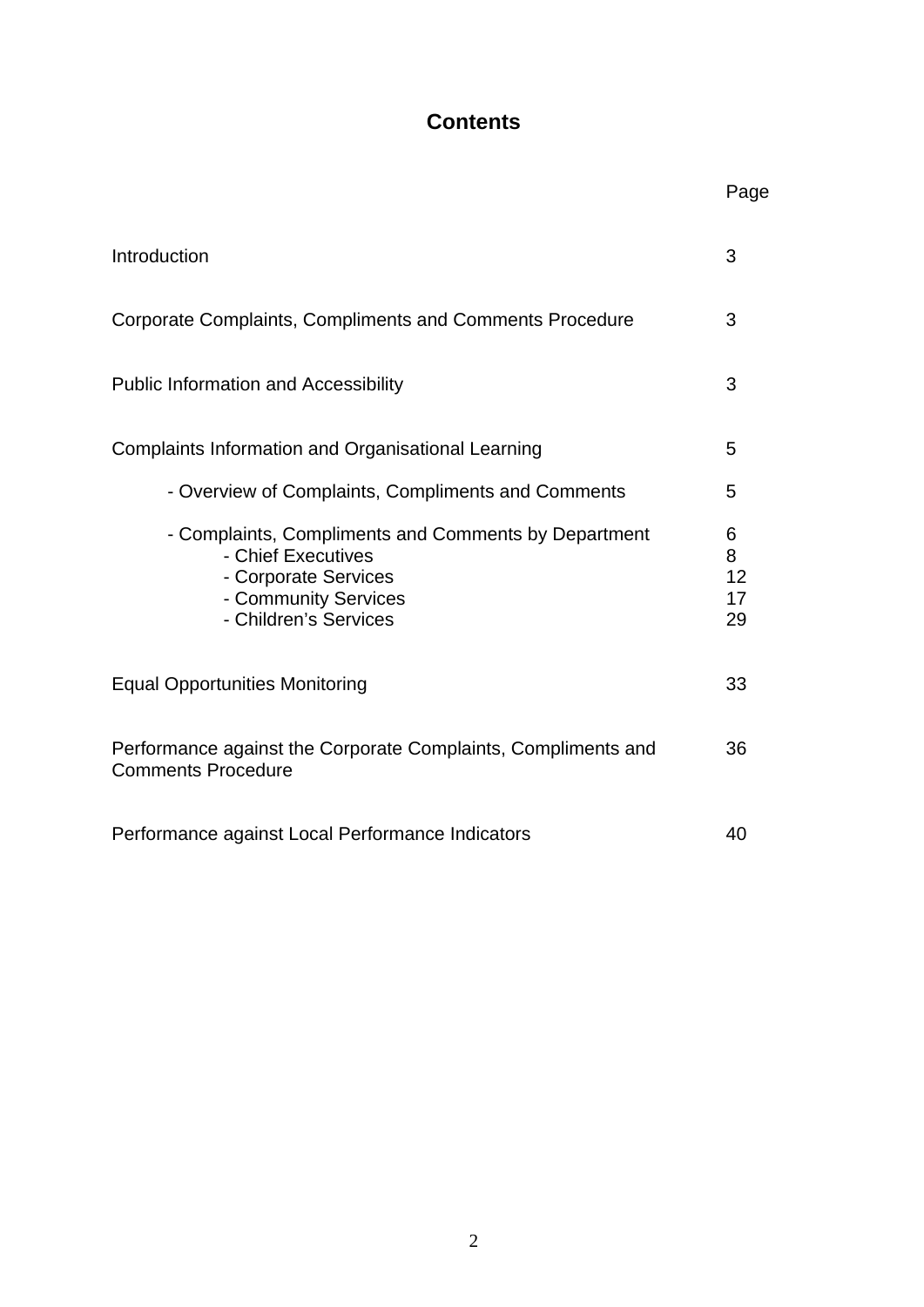# **Introduction**

This report provides an overview of the complaints, compliments and comments received by the Council during 2010/11 under the Corporate Complaints, Compliments and Comments Procedure (the procedure). The report identifies topics and trends in relation to complaints information, makes suggestions for service improvements and identifies areas of organisational learning that have taken place in relation to people, policy and process.

In addition to the statistical information presented in this report it is important to recognise the work of the Complaints and Information Governance (CIG) Team that underpins this in terms of promoting an organisational culture in which complaints are recognised, accepted, owned and resolved as efficiently and as close to the point of service delivery as possible. The development of an organisational culture in which complaints are viewed as a positive means of engagement will ensure that the Council can deliver high levels of customer satisfaction with complaints handling. It will also enable the Council to continue to collect accurate information on complaints in order to identify topics and trends and improve services accordingly.

# **Corporate Complaints, Compliments and Comments Procedure**

The procedure sets out how the Council will deal with all complaints, compliments and comments received with the exception of those received in relation to adult and children's social care services and Members which will be dealt with under separate procedures.

The procedure has two stages. Stage 1 is a local resolution stage where we try to resolve those complaints that cannot be resolved immediately as part of our day to day business. Stage 1 complaints are dealt with locally, that is within the service being complained about. We aim to resolve the majority of complaints at Stage 1 of the procedure.

Stage 2 is a formal investigation stage where complaints will usually be investigated by the Complaints and Information Governance Manager or another officer independent of the service being complained about.

If the complainant remains dissatisfied following a Stage 2 investigation they may refer the matter to the Local Government Ombudsman.

# **Public Information and Accessibility**

We are committed to making sure that everyone has equal access to all our services, including the complaints procedure. To help make sure the Council's complaints procedures are easily accessible we have produced two leaflets (one for children and young people and one for adults) covering all Council services to reflect the single point of access for complainants within the Council. The leaflets are available in all Council buildings. They have been written in line with the Plain English Campaign standards. The title is written in the most commonly used community languages and it contains details on how to access the information in other formats, for example, large print, audio and Braille.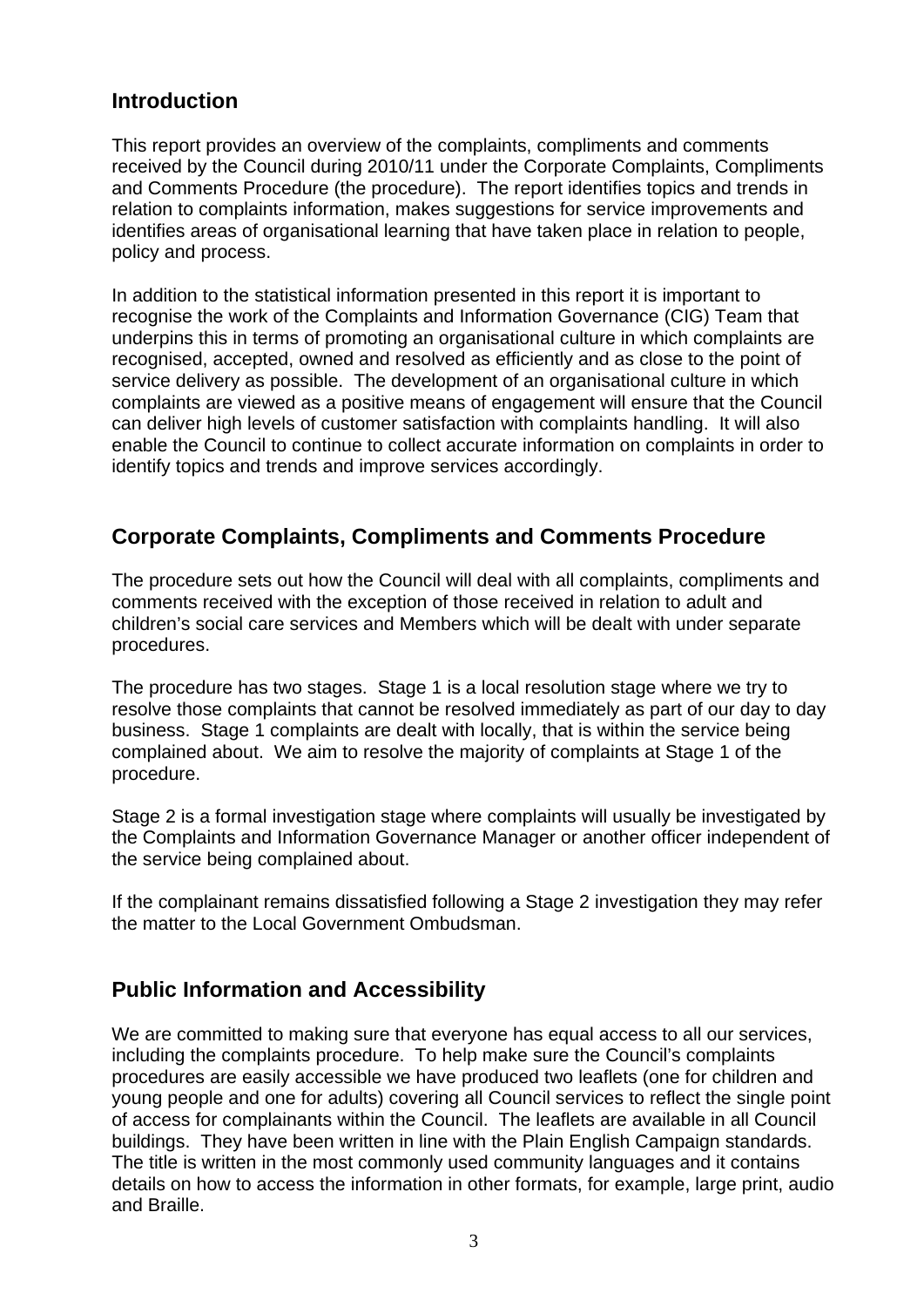Information is available on the Council's website which contains an electronic form which people can use to make a complaint, pay someone a compliment or pass comment on Council services. People may make a complaint in any format they wish. This can be in writing, email, via the web, over the phone, in person or by any other reasonable means.

The Complaints and Information Governance Manager can arrange advocates and interpreters (including British Sign Language interpreters) where appropriate.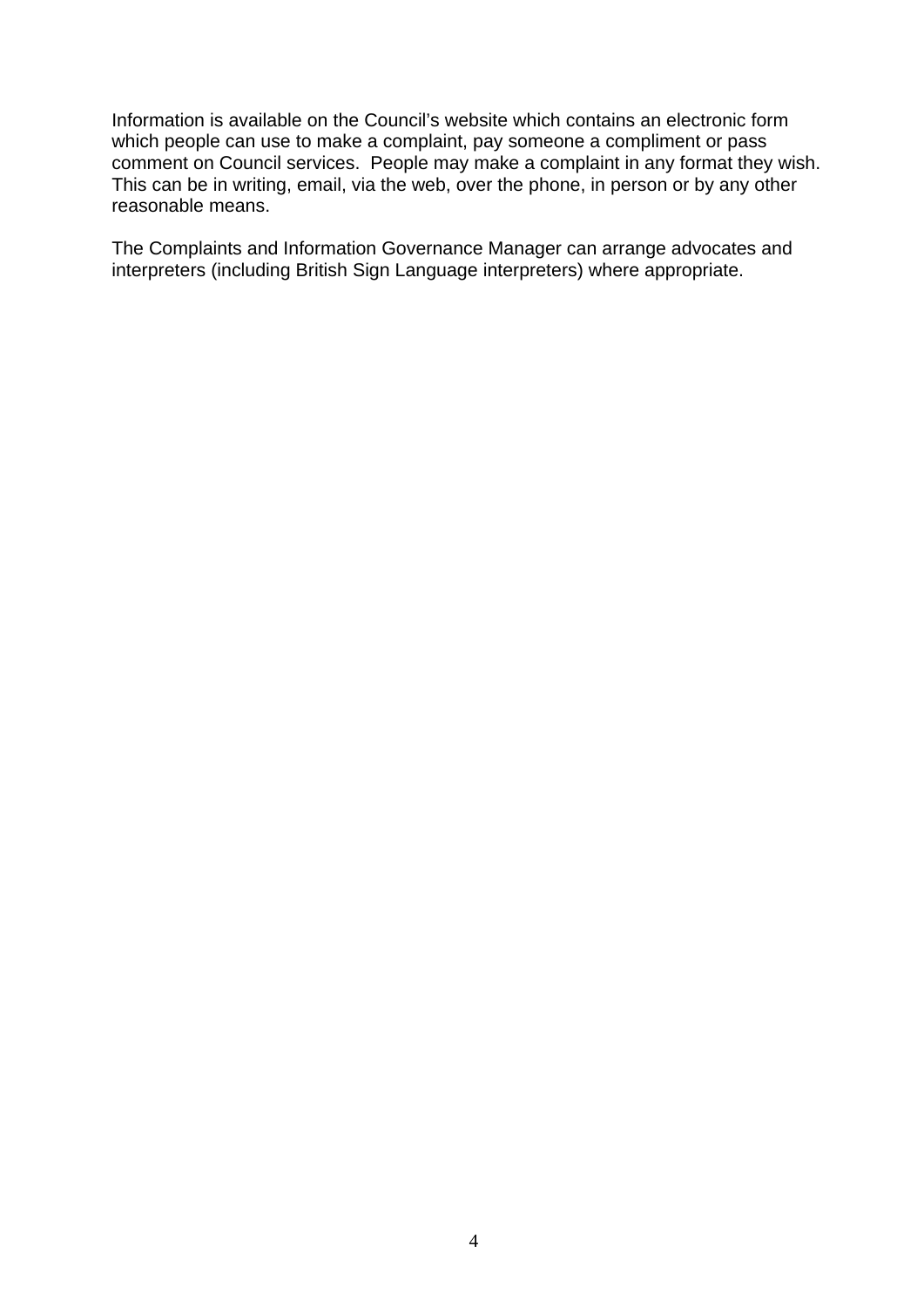# **Complaints Information and Organisational Learning**

#### **Overview of Complaints, Compliments and Comments**

Between the 1 April 2010 and 31 March 2011 Darlington Borough Council received 330 complaints a reduction from 532 complaints in 2009/10. 329 complaints were initially dealt with at Stage 1 of the procedure while one was initially dealt with at Stage 2. 42 Stage 1 complaints were escalated to Stage 2 following a Stage 1 investigation. The Council also received 306 compliments a reduction from 484 in 2009/10 and 202 comments and increase from 148 in 2009/10. A large proportion of the additional comments received related to the Council's budget proposals.



## **Total Complaints, Compliments and Comments**

The reduction in the number of representations received under the procedure can, in part, be attributed to the organisational learning resulting from complaints being handled effectively and in line with the procedure. The various measures implemented as a result of complaints being handled in this way has led to a reduction in individuals having to contact the Council regarding the same issue(s). It is important that all complaints, compliments and comments continue to be forwarded to the CIG Team on the day of receipt to ensure we can continue to learn from the feedback we receive and improve our services as a result.

A breakdown of the total number of complaints, compliments and comments received by each department is provided below.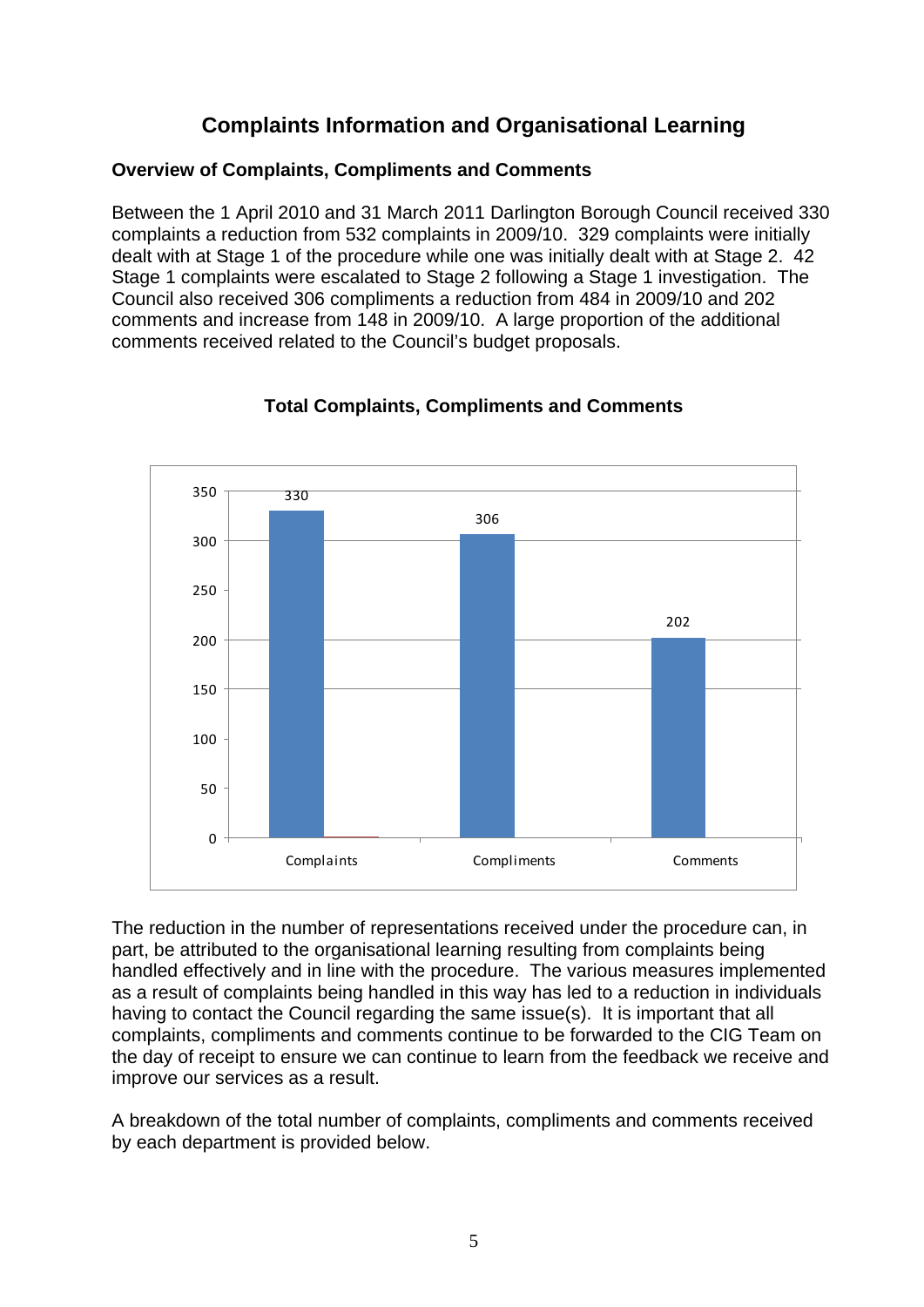#### **Complaints by Department**



In 2010/11 Community Services saw a significant reduction in the number of complaints received from 368 in 2009/10. While there also appears to be a significant reduction in the number of complaints received by the Chief Executives Department from 89 in 2009/10 this can be accounted for by a single incident in which the same complaint was submitted 58 times by different people in the previous year. Taking this into account the Chief Executives Department actually saw a slight increase in the overall number of individual complaints received, from 32 in 2009/10 to 38 in 2010/11. Children's Services saw a reduction from 19 complaints in 2009/10 to 14 in 2010/11. There was no notable difference in the number of complaints received by Corporate Services who received 56 complaints in 2009/10 compared to 54 in 2010/11.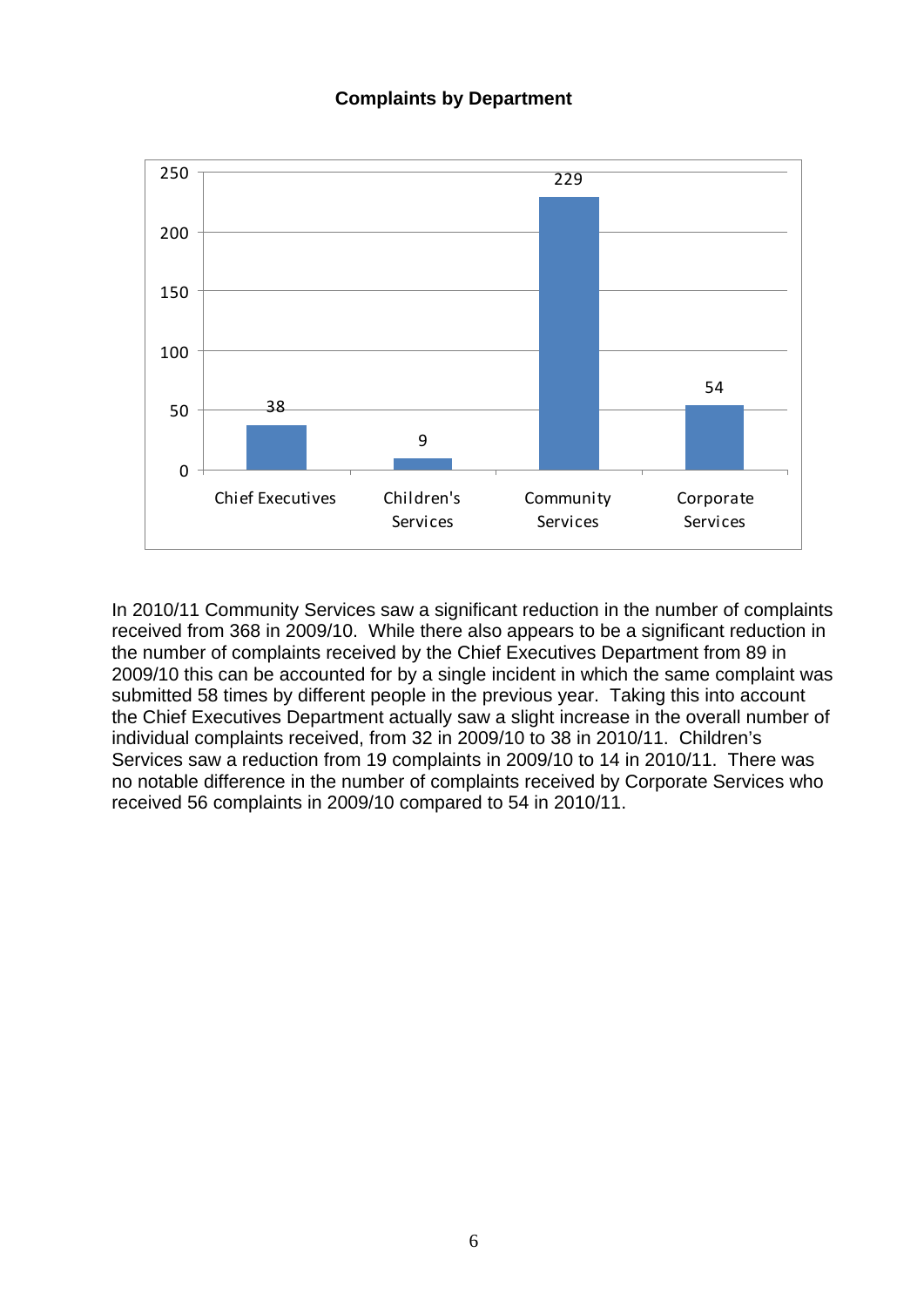#### **Compliments by Department**



## **Comments by Department**



It is worth noting that once again Children's Services received a relatively small amount of feedback via the procedure. While the reasons for this are not clear the Complaints and Information Governance Manager is continuing to work with the service to raise awarness of the the procedure.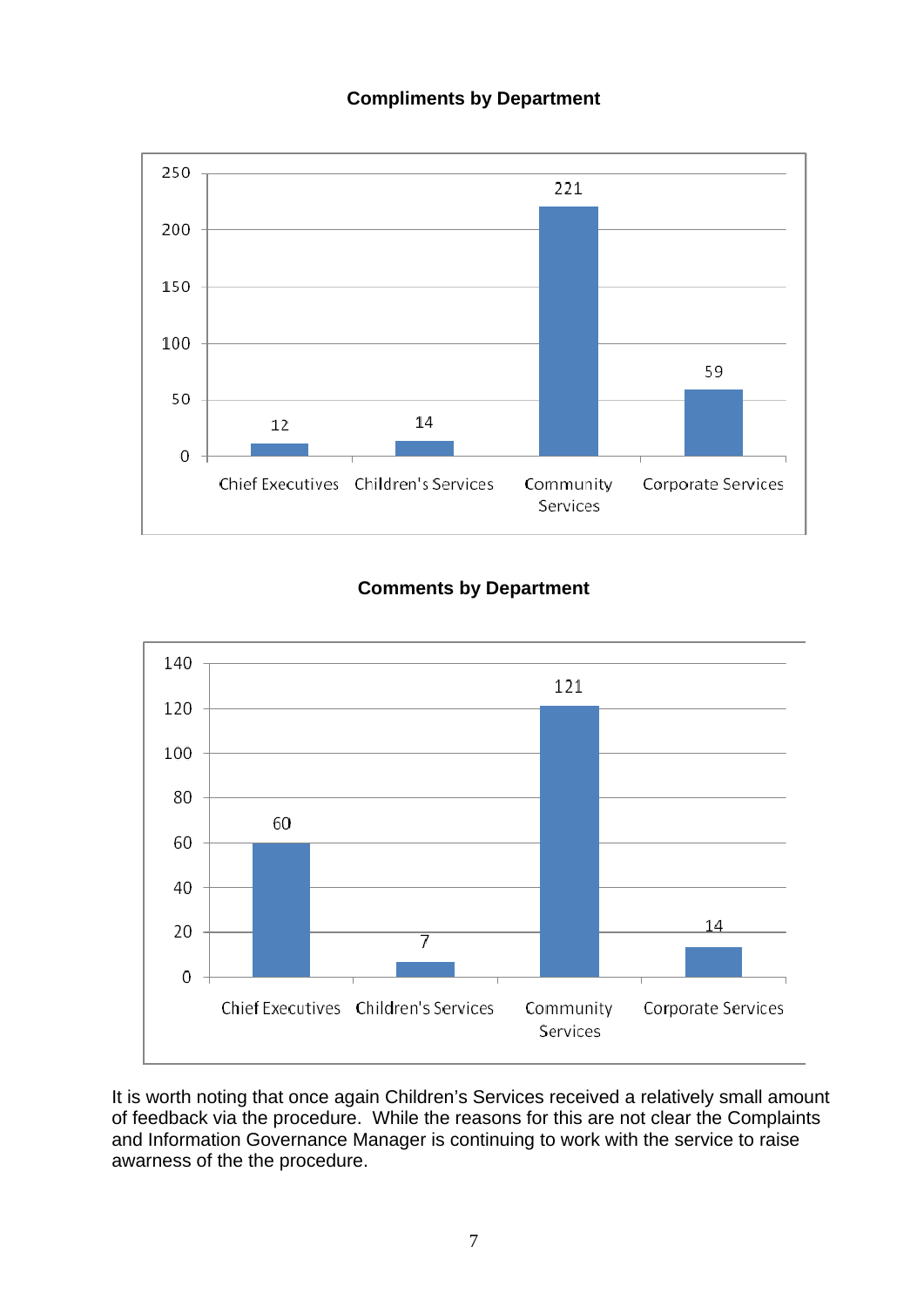# **Complaints, Compliments and Comments by Department**

## **Chief Executives Department**  *Assistant Chief Executive – Policy Division*

Assistant Chief Executive – Policy Division did not receive any complaints during 2010/11.

Assistant Chief Executive – Policy Division did not receive any compliments during 2010/11.

Assistant Chief Executive – Policy Division received three comments during 2010/11. One for the Gold Team, one for Interaction with the Third Sector and one for Darlington Partnership.

# **Chief Executives Department**  *Assistant Chief Executive – Regeneration Division*

The complaints received by each service area/team within this division are illustrated below.



#### **Complaints by Service Area/Team**

Although Development/Development Control received 71 complaints in 2009/10 58 of these related to the same issue. Once this has been taken into account it is evident that there was a significant increase in the number of individual complaints received from 14 in 2009/10 to 30 in 2010/11. The most common topics complained about during 2010/11 were a lack of enforcement action and dissatisfaction with the way in which planning applications were processed. Lack of enforcement action was the most commonly complained about topic in 2009/10. Common themes running throughout a number of complaints received during 2010/11 were poor communication and customer service.

Transport Policy saw a reduction from 15 complaints in 2009/10 to 7 in 2010/11.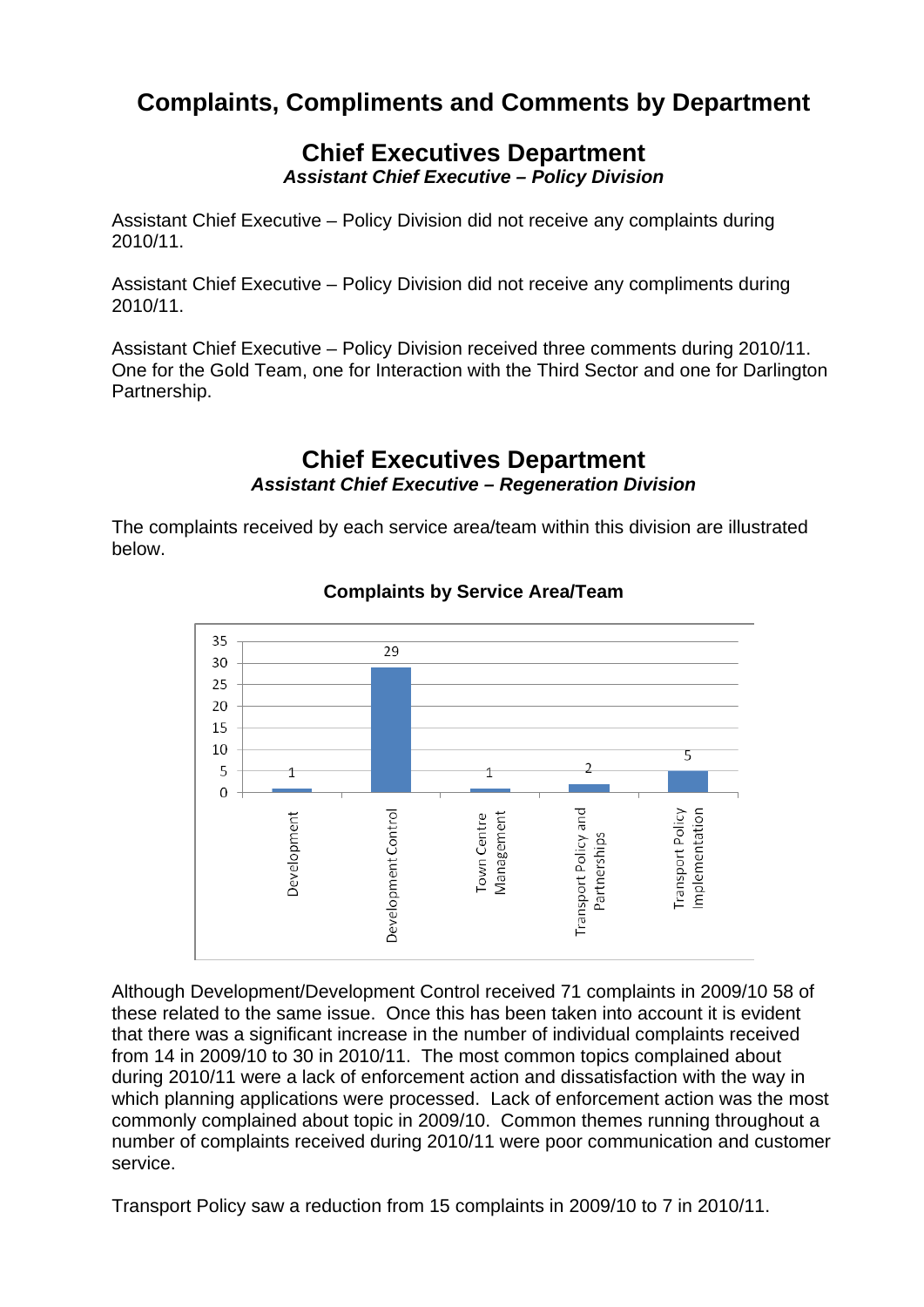

**Compliments by Service Area/Team** 

#### **Comments by Service Area/Team**



The high volume of comments received by Transport Policy and Partnerships related to the Council's budget proposals. The comments received regarding the Council's budget proposals were used to inform the decision making process.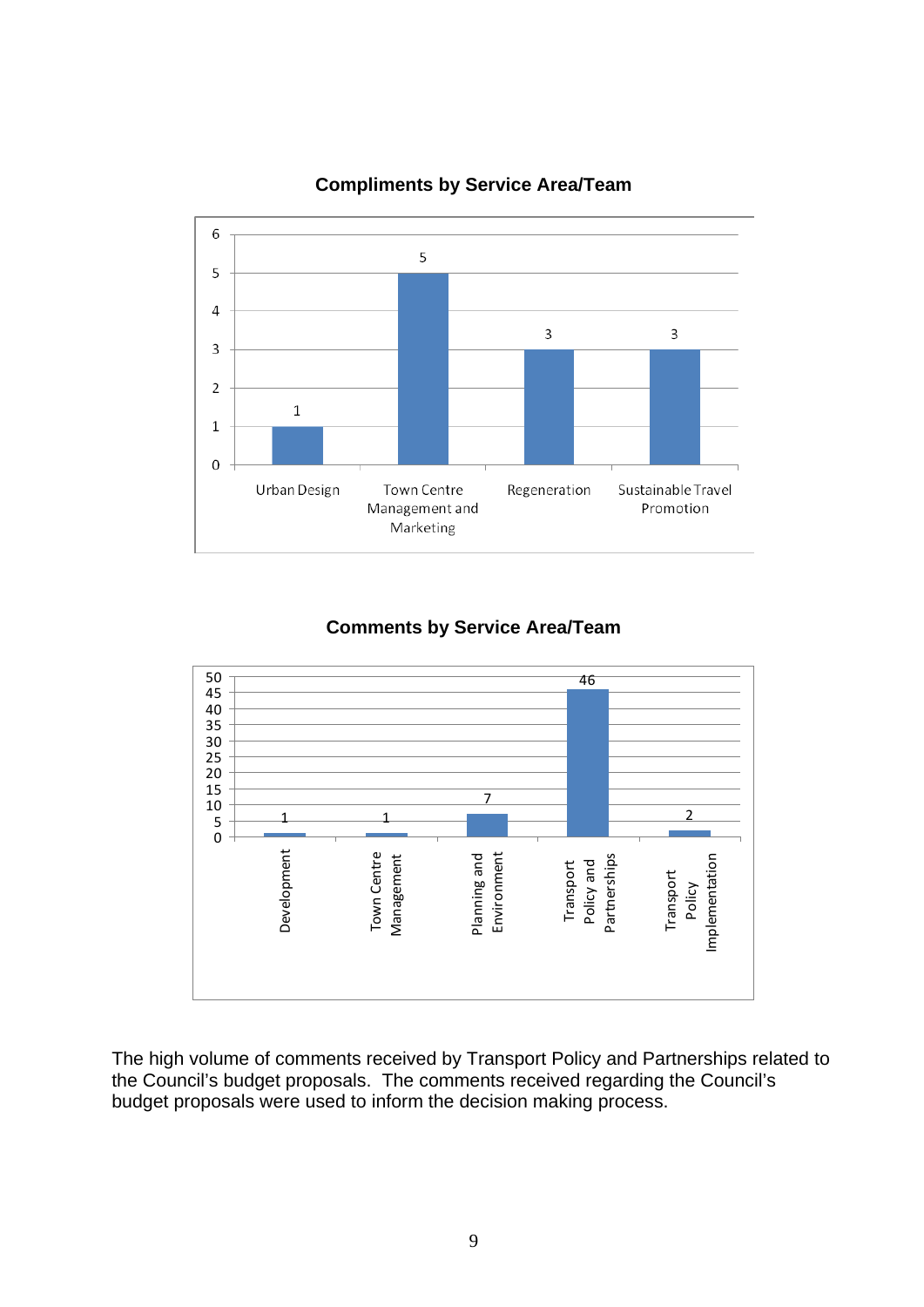#### **Complaints by Stage**



All of the complaints received by Assistant Chief Executive - Regeneration Division within this period were initially dealt with at Stage 1 of the procedure. 12 complaints were escalated to Stage 2 in this period. There was no significant difference in the number of complaints escalated to Stage 2 in 2010/11 compared to 2009/10.

#### **Complaints by Outcome**

| <b>Service Area/Team</b>    | <b>Inconclusive</b> | <b>Not</b><br><b>Upheld</b> | <b>Partially</b><br><b>Upheld</b> | <b>Upheld</b>  | Withdrawn | <b>Total</b>     |
|-----------------------------|---------------------|-----------------------------|-----------------------------------|----------------|-----------|------------------|
| <b>Development</b>          |                     |                             |                                   |                |           |                  |
| Development                 | 0                   | 1                           | 0                                 | 0              | 0         |                  |
| <b>Development Control</b>  | 0                   | 20                          | 5                                 | $\overline{2}$ | 1         | 28               |
| <b>Total</b>                | 0                   | 21                          | 5                                 | $\overline{2}$ | 1         | 29               |
| <b>Economic Regen.</b>      |                     |                             |                                   |                |           |                  |
| <b>Town Centre</b>          |                     |                             |                                   |                |           |                  |
| Man/Marketing               | 0                   | 0                           | 1                                 | 0              | 0         |                  |
| <b>Total</b>                | 0                   | 0                           | 1                                 | 0              | 0         |                  |
| <b>Transport Policy</b>     |                     |                             |                                   |                |           |                  |
| Transport                   |                     |                             |                                   |                |           |                  |
| Policy/Partnerships         | $\Omega$            | 1                           | $\mathbf 0$                       |                | 0         | $\boldsymbol{2}$ |
| <b>Transport Policy Imp</b> | 0                   | 5                           | 0                                 | 0              | 0         | 5                |
| <b>Total</b>                | 0                   | 6                           | 0                                 | 1              | 0         | 7                |
| <b>Total for ACE</b>        | $\bf{0}$            | 27                          | 6                                 | 3              | 1         | 37               |
| (Regeneration)              |                     |                             |                                   |                |           |                  |

#### **Stage 1**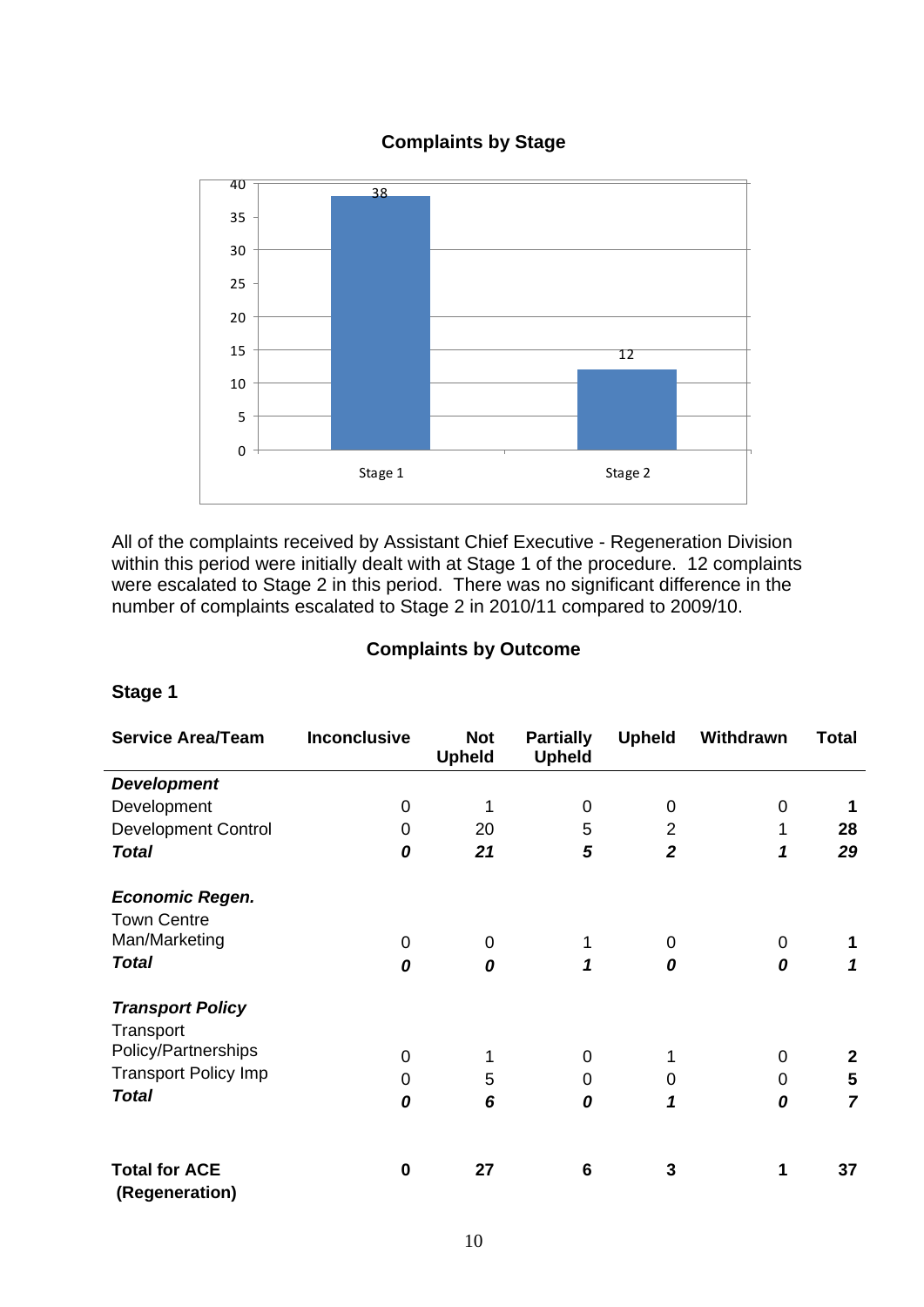#### *One complaint for Development Control remained open at the time of writing.*

#### **Stage 2**

| <b>Service Area/Team</b>               | <b>Inconclusive</b> | <b>Not</b><br><b>Upheld</b> | <b>Partially</b><br><b>Upheld</b> | <b>Upheld</b> | Withdrawn | Total   |
|----------------------------------------|---------------------|-----------------------------|-----------------------------------|---------------|-----------|---------|
| <b>Development</b>                     | 0                   | 0                           |                                   | 0             | 0         |         |
| <b>Development Control</b>             | $\Omega$            | 8                           |                                   | 1             | 0         | 10      |
| <b>Total</b>                           | 0                   | 8                           | $\overline{2}$                    | 1             | 0         | 11      |
| <b>Transport Policy</b>                |                     |                             |                                   |               |           |         |
| Transport Policy Imp.                  | 0                   |                             | 0                                 | 0             | $\Omega$  |         |
| <b>Total for ACE</b><br>(Regeneration) | 0                   | 9                           | $\mathbf{2}$                      | 1             | $\bf{0}$  | $12 \,$ |

#### **Organisational Learning**

Following a complaint about the manner in which a planning application was publicised, planning officers were asked to ensure planning applications for major developments are publicised in line with both the regulations and the requirements set out in Darlington Borough Council's Statement of Community Involvement.

As a result of another complaint a specific condition was developed around the building of roads to adoptable standards.

Planning officers agreed upon a shared interpretation of a particular planning policy statement following a complaint investigation to ensure a consistent approach to future planning applications affecting shops, leisure uses including public houses or services in local centres and villages. As a result of this complaint it was also agreed that where an omission is brought to the attention of a planning officer prior to the publication of an agenda/report it would either be included in the report or the reasons for not including it would be discussed in full with the objector.

#### **Further Recommendations**

A number of the complaints received by Development Control contained an element of dissatisfaction with the level of customer service and communication provided, although the majority of these complaints were not upheld. In order to improve the service to the public and attempt to reduce the number of complaints people find it necessary to make greater emphasis should be placed on the importance of good communication and customer service.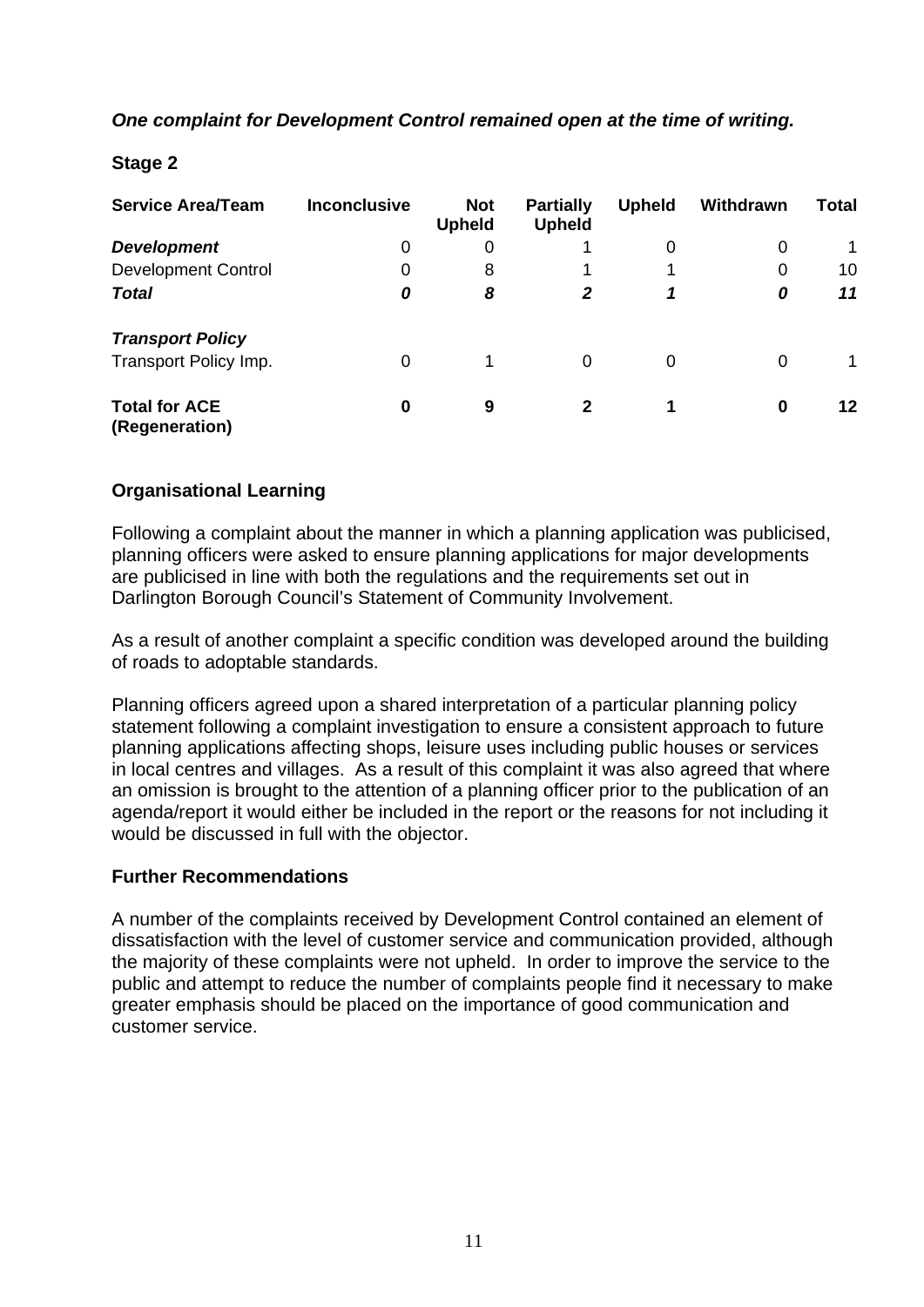# **Corporate Services**

# **Complaints by Service Area/Team**



A common theme cutting across complaints about both the Call Centre and Customer Services was the amount of time people had to wait before having their query dealt with.

The most common themes complained about in relation to Local Taxation included the manner in which peoples Council Tax bills were processed and their dissatisfaction with being taken to court for non-payment of Council Tax.

While there were no identifiable trends in relation to Car Parks the issues complained about included the handling of parking appeals, the lack of discretion parking wardens have in issuing Penalty Charge Notices, signage and residents parking permits.

All of the complaints relating to Licensing concerned taxi and private hire vehicle licensing.

The most common issues complained about in relation to Environmental Health included the manner in which the case was handled and a lack of enforcement action.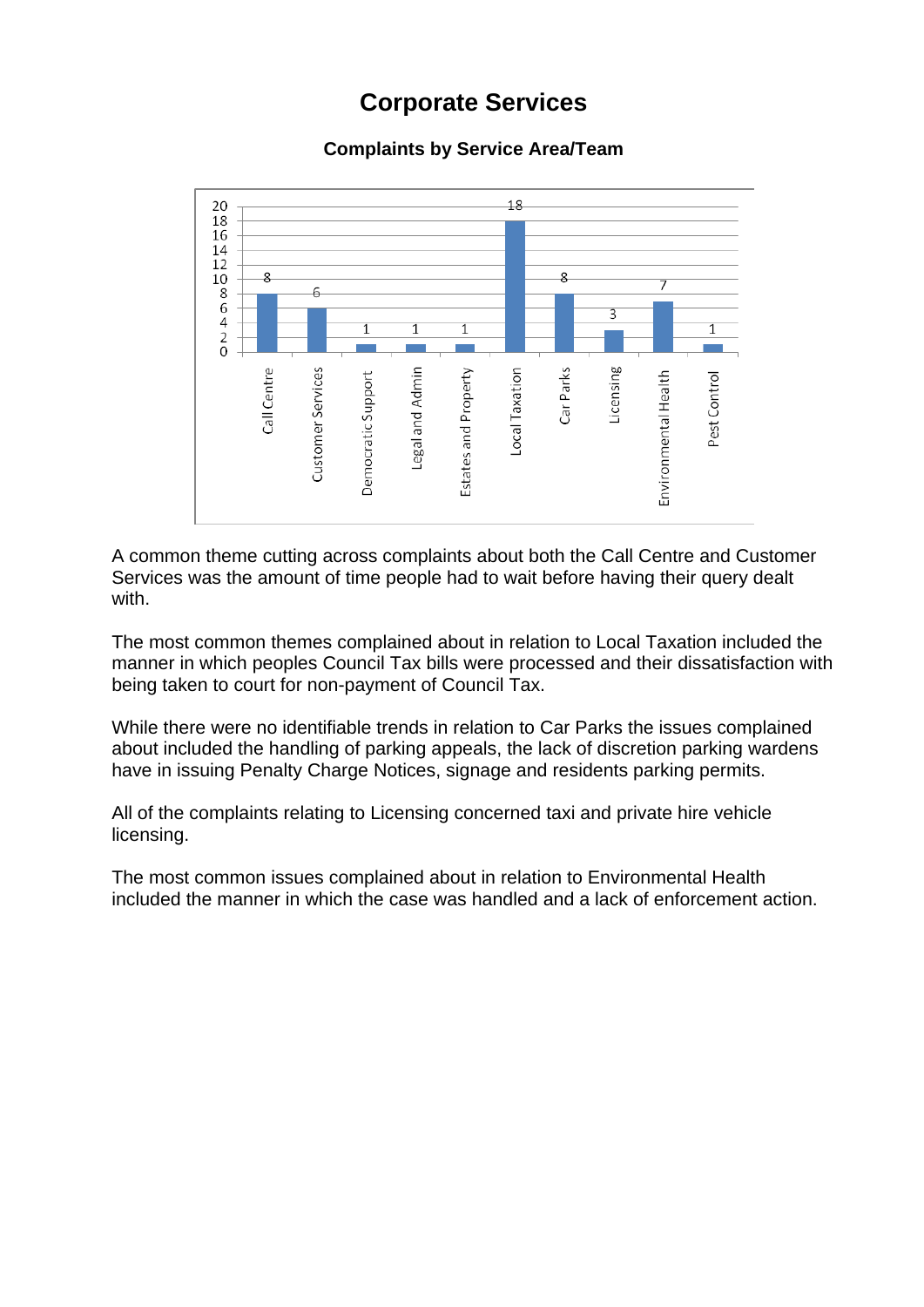

#### **Compliments by Service Area/Team**

All of the compliments for Trading Standards were in relation to the excellent service received and the assistance provided in resolving disputes.

Almost half of the compliments received for Democratic Services related to assistance with Education Appeals while the other half related to the Freedom of the Borough Parade.

The majority of the compliments for the Corporate Complaints Unit *(CIG Team)* related to the accepting, efficient and resolution focused manner in which they dealt with people's complaints.



# **Comments by Service Area/Team**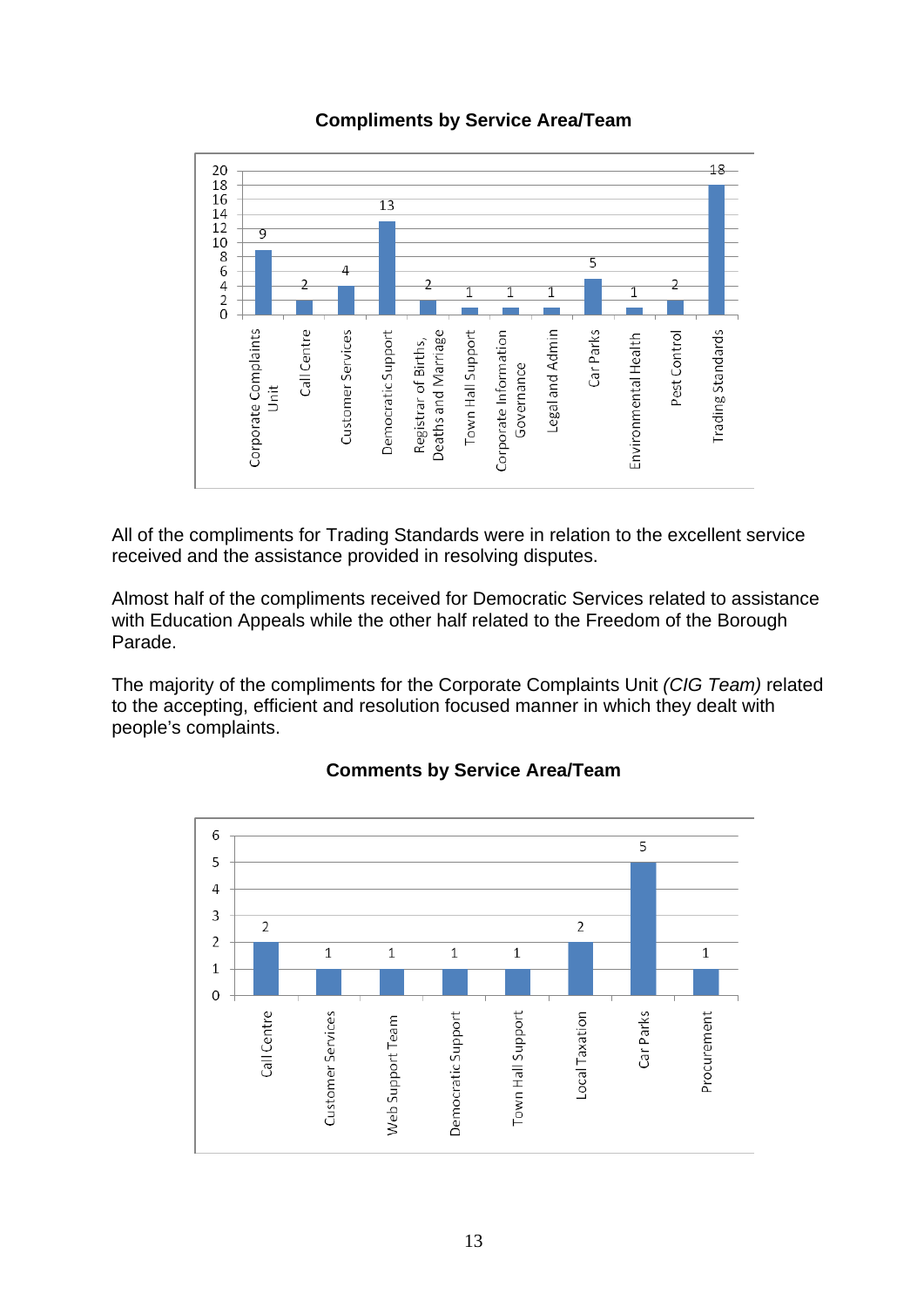# **Complaints by Stage**



All of the 54 complaints received by Corporate Services in this period were initially dealt with at Stage 1 of the procedure. 11 complaints were escalated to Stage 2 in this period.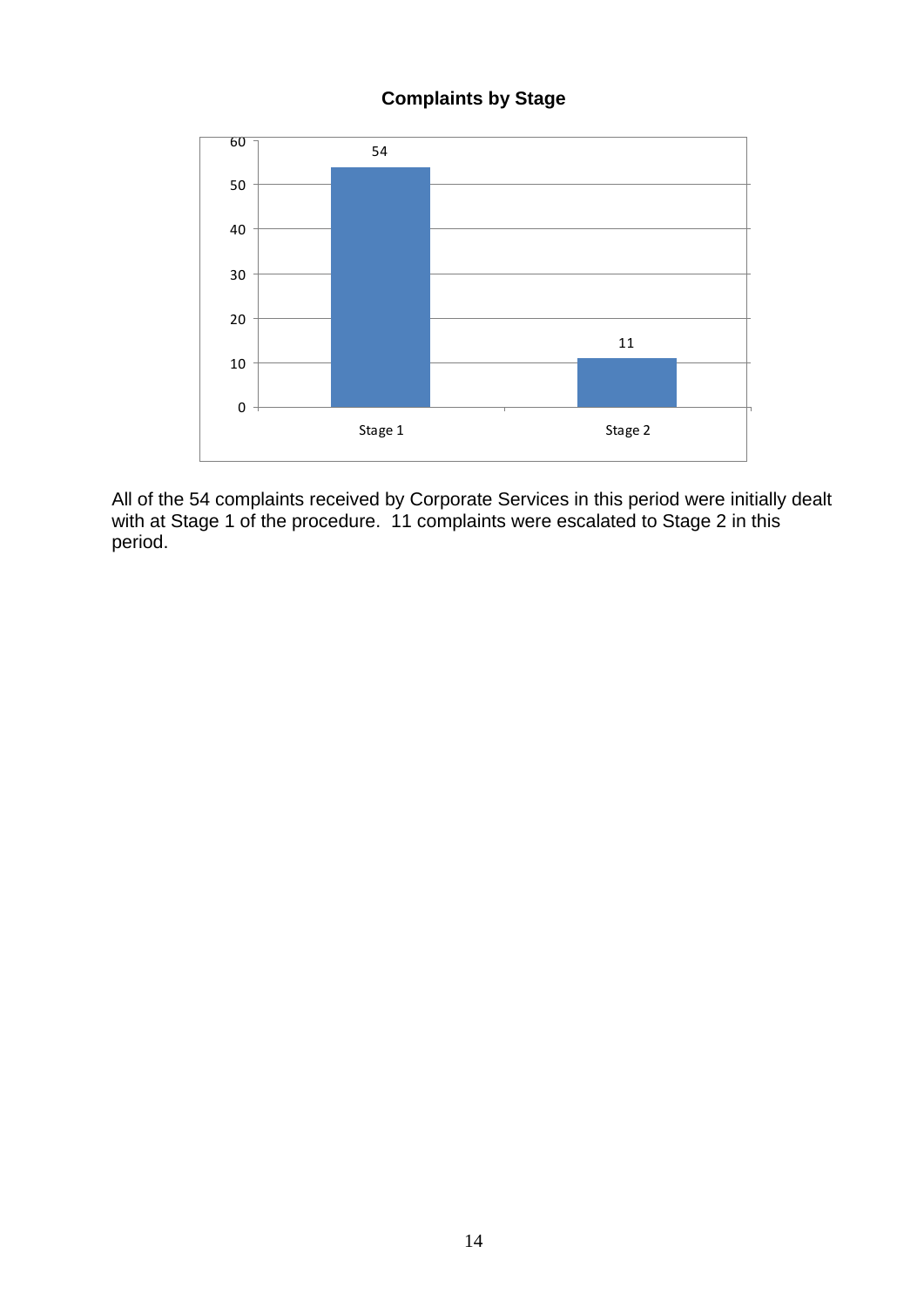# **Complaints by Outcome**

# **Stage 1**

| <b>Service Area/Team</b>                      | <b>Inconclusive</b> | <b>Not</b><br><b>Upheld</b> | <b>Upheld</b>  |                         | Partially Upheld Withdrawn | <b>Total</b>   |
|-----------------------------------------------|---------------------|-----------------------------|----------------|-------------------------|----------------------------|----------------|
| <b>Customer Services</b>                      |                     |                             |                |                         |                            |                |
| <b>Call Centre</b>                            | 0                   | $\mathbf 0$                 | 0              | 8                       | $\mathbf 0$                | 8              |
| <b>Customer Services</b>                      | 1                   | $\mathbf{1}$                | $\overline{2}$ | $\overline{2}$          | $\mathbf 0$                | 6              |
| <b>Total</b>                                  | $\mathbf{1}$        | $\mathbf{1}$                | $\overline{2}$ | 10                      | 0                          | 14             |
| <b>Democratic Services</b>                    |                     |                             |                |                         |                            |                |
| <b>Democratic Support</b>                     | $\pmb{0}$           | 1                           | 0              | 0                       | 0                          | 1              |
| <b>Total</b>                                  | 0                   | 1                           | 0              | 0                       | 0                          | $\mathbf{1}$   |
| Legal                                         |                     |                             |                |                         |                            |                |
| Legal and Admin                               | 0                   | $\mathbf 1$                 | $\mathbf 0$    | 0                       | 0                          | 1              |
| <b>Total</b>                                  | 0                   | $\mathbf{1}$                | 0              | 0                       | 0                          | $\mathbf{1}$   |
| Corporate                                     |                     |                             |                |                         |                            |                |
| <b>Estates and Property</b>                   | $\boldsymbol{0}$    | $\mathbf 0$                 | 0              | $\mathbf 1$             | $\mathbf 0$                | 1              |
| <b>Total</b>                                  | 0                   | 0                           | 0              | $\mathbf{1}$            | 0                          | $\mathbf{1}$   |
| <b>Finance</b>                                |                     |                             |                |                         |                            |                |
| <b>Local Taxation</b>                         | $\pmb{0}$           | 12                          | $\overline{2}$ | 4                       | 0                          | 18             |
| <b>Total</b>                                  | 0                   | 12                          | $\overline{2}$ | $\overline{\mathbf{4}}$ | 0                          | 18             |
| <b>Licensing and Parking</b>                  |                     |                             |                |                         |                            |                |
| <b>Car Parks</b>                              | 0                   | $\overline{4}$              | $\mathbf{1}$   | 3                       | 0                          | 8              |
| Licensing                                     | $\mathbf 0$         | 3                           | $\mathbf 0$    | 0                       | $\mathbf 0$                | $\mathbf{3}$   |
| <b>Total</b>                                  | 0                   | $\overline{7}$              | 1              | $\overline{\mathbf{3}}$ | 0                          | 11             |
| <b>Pollution and Regulation</b>               |                     |                             |                |                         |                            |                |
| <b>Environmental Health</b>                   | $\mathbf 0$         | 5                           | 1              | 0                       | 0                          | 6              |
| Pest Control                                  | $\overline{0}$      | $\mathbf{1}$                | $\mathbf 0$    | $\mathsf 0$             | $\pmb{0}$                  | $\mathbf{1}$   |
| <b>Total</b>                                  | 0                   | 6                           | $\mathbf 1$    | 0                       | 0                          | $\overline{7}$ |
| <b>Total for Corporate</b><br><b>Services</b> | $\overline{1}$      | 28                          | $6\phantom{1}$ | 18                      | $\mathbf 0$                | 53             |

*One complaint for Environmental Health remained open at the time of writing.*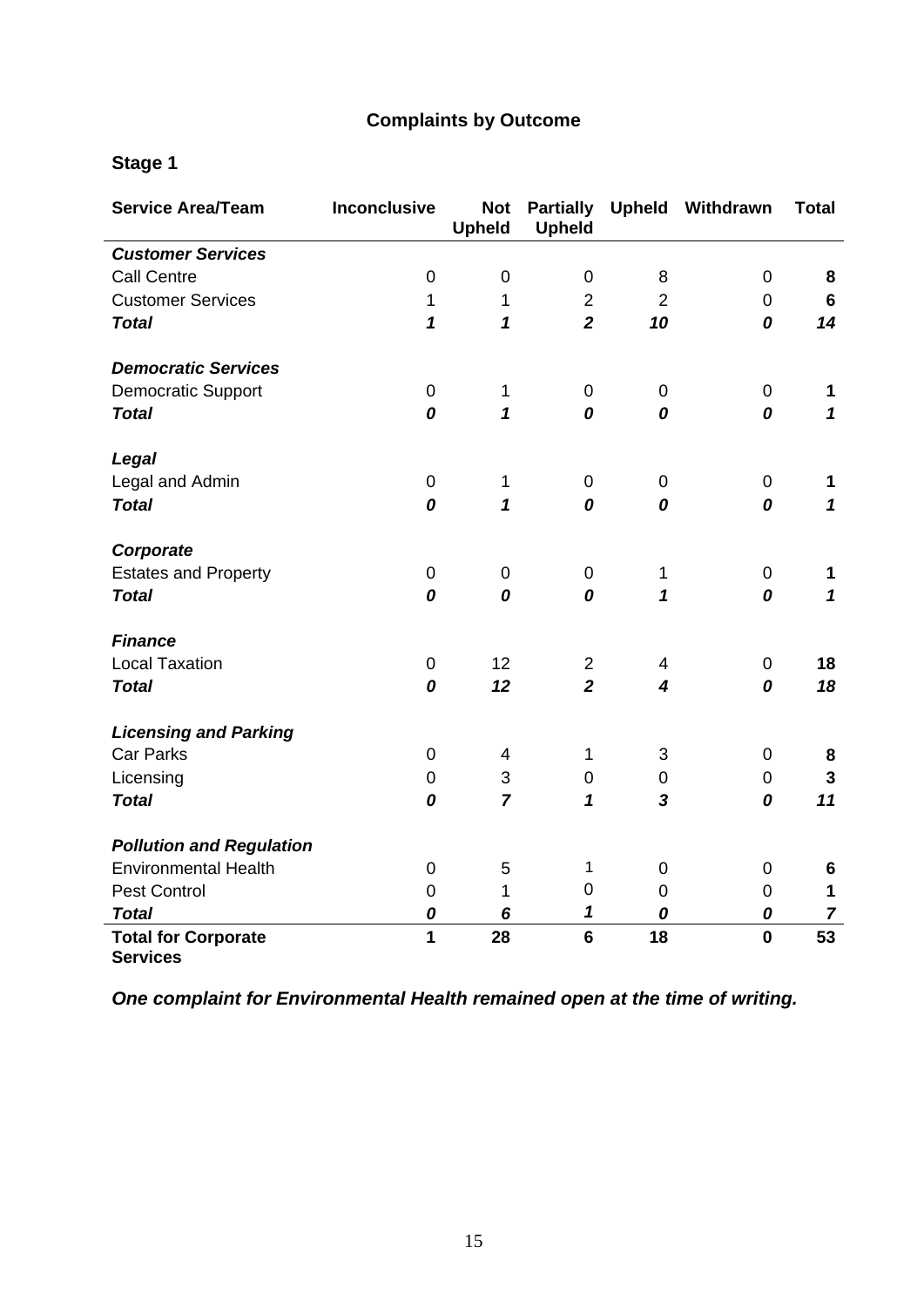#### **Stage 2**

| <b>Service Area/Team</b>                      | <b>Inconclusive</b> | <b>Not</b><br><b>Upheld</b> | <b>Partially</b><br><b>Upheld</b> |             | <b>Upheld Withdrawn</b> | <b>Total</b> |
|-----------------------------------------------|---------------------|-----------------------------|-----------------------------------|-------------|-------------------------|--------------|
| <b>Borough Solicitor</b>                      |                     |                             |                                   |             |                         |              |
| <b>Customer Services</b>                      | 0                   | 1                           | $\mathbf 0$                       | 0           | $\overline{0}$          | 1            |
| Legal                                         |                     |                             |                                   |             |                         |              |
| Legal and Admin                               | 0                   | 1                           | $\mathbf 0$                       | 0           | $\overline{0}$          | 1            |
| <b>Finance</b>                                |                     |                             |                                   |             |                         |              |
| <b>Local Taxation</b>                         | $\overline{0}$      | 2                           | $\mathbf 0$                       | 0           | $\overline{0}$          | $\mathbf{2}$ |
| <b>Licensing and Parking</b>                  |                     |                             |                                   |             |                         |              |
| Licensing                                     | $\overline{0}$      | $\overline{4}$              | $\mathbf 0$                       | 0           | $\overline{0}$          | 4            |
| <b>Pollution and Regulation</b>               |                     |                             |                                   |             |                         |              |
| <b>Environmental Health</b>                   | 0                   | $\overline{2}$              | $\mathbf 0$                       | $\mathbf 0$ | $\overline{0}$          | $\mathbf{2}$ |
| <b>Trading Standards</b>                      |                     |                             |                                   |             |                         |              |
| <b>Trading Standards</b>                      | $\mathbf 0$         | $\mathbf 0$                 | $\mathbf 0$                       | 1           | $\overline{0}$          | 1            |
| <b>Total for Corporate</b><br><b>Services</b> | $\bf{0}$            | 10                          | $\mathbf 0$                       | 1           | $\mathbf 0$             | 11           |

#### **Organisational Learning**

Following a number of complaints about the Call Centre and Customer Services the Customer Services Manager advised complainants the Council intends to re-organise staffing levels to ensure we are able to better respond to fluctuations in customer demand; train even more staff to deal with a wider range of transactions; introduce more part time staff to cover our busier periods; review all services we provide to streamline processes; improve the communication of key issues and make them easier for all customers to understand; investigate new technology to help manage the 8, 400 switchboard contacts we receive each month and put experts at the front of many processes in order to process applications from start to finish with the customer present, something we have successfully trialled with benefits and intend to role out in other areas. While these actions did not result directly from complaints received the complaints received re-enforce the need to undertake such action.

As a result of a complaint to Licensing the Hackney Carriage license application form and public information were updated.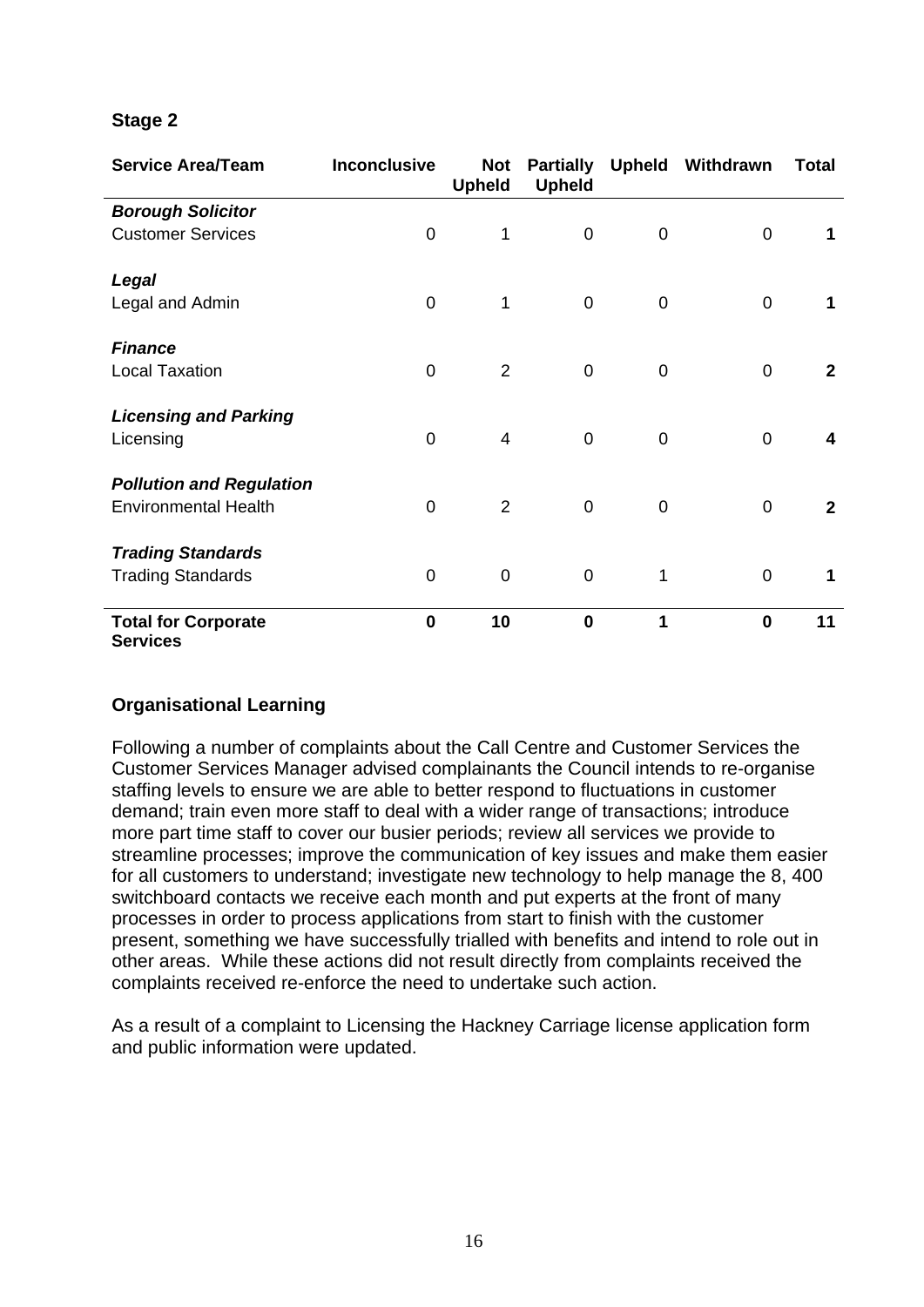# **Community Services**

# **Complaints by Service Area/Team**



# **Building Services (Total 13)**

## **Cultural Services (Total 37)**



The complaints received about the Civic Theatre ranged from the quality of the performance, the inaccuracy of the advice given regarding show content and problems making booking over the telephone and via the website. There were no identifiable topics or trends.

The complaints received about the Dolphin Centre included dissatisfaction with the facilities and changes to gym and pool rules, however, there were no identifiable topics or trends.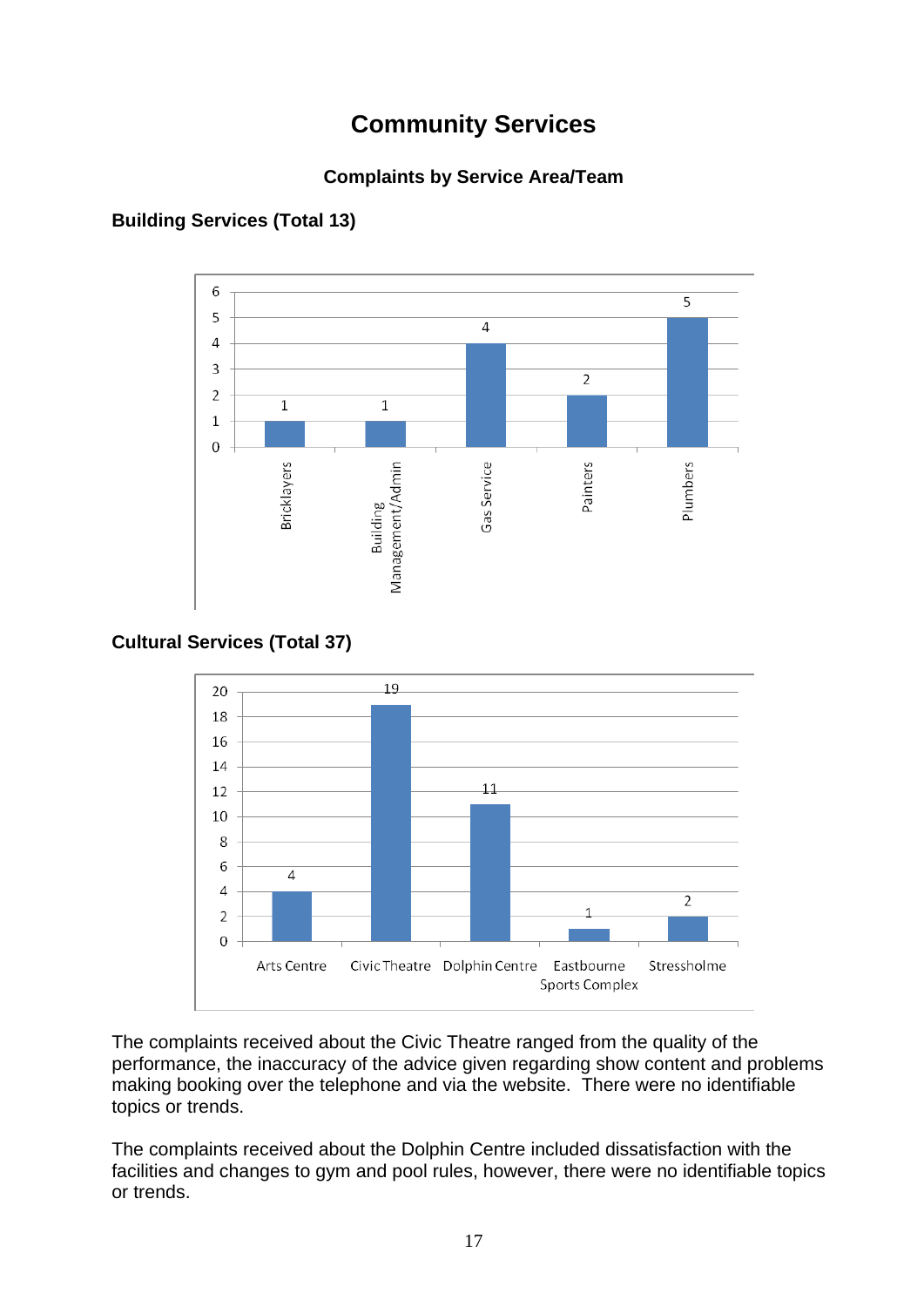#### **Environmental Services (Total 99)**



The majority of complaints for Grounds Maintenance and Horticulture related to delays in or failure to cut grassed areas.

While the most common complaints in relation to Street Scene services remain missed refuse and recycling collections, including assisted collections, the Council did see a significant reduction in the number of complaints received about these issues, 20 in 2010/11 compared to 97 in 2009/10.

Other Street Scene services including Street Cleaning and Street Care saw significant reductions in the number of complaints received from 45 in 2009/10 to 15 in 2010/11. The majority of complaints received in 2009/10 related to the lack of gritting and levels of cleanliness in Darlington.



#### **Highways and Engineering Operations (Total 21)**

There were no identifiable topics or trends in relation to Highways and Engineering Operations.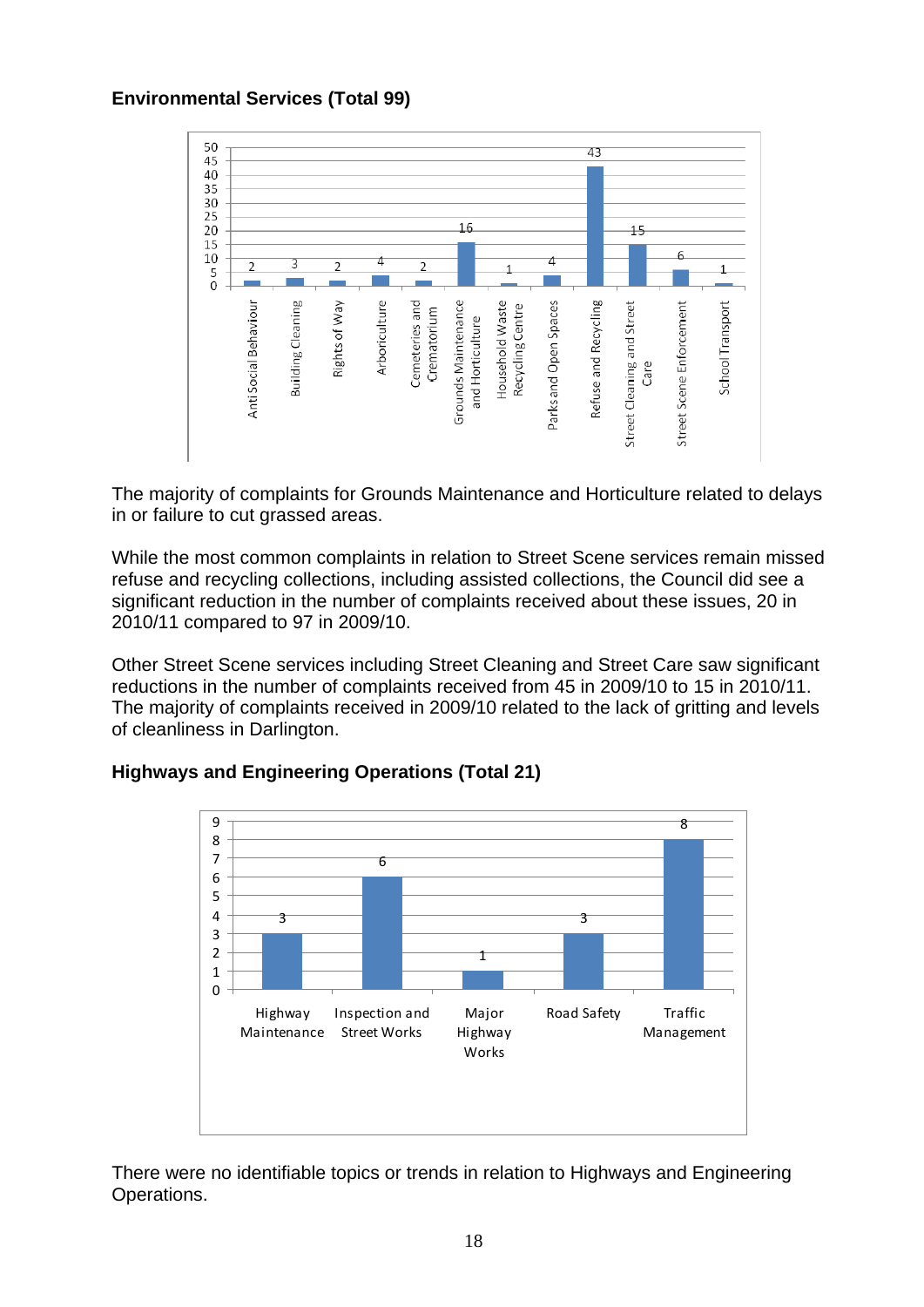# **Housing (Total 59)**



The most common things complained about in relation to Housing Estates were delays in undertaking and the quality of repair works (including the Internal Planned Maintenance (IPM) Works). Other complaints concerned dissatisfaction with the level of service provided and the manner in which Compass Housing applications were processed.

#### **Compliments by Service Area/Team**

#### **Adult Services**

The Lifeline Service received two compliments.



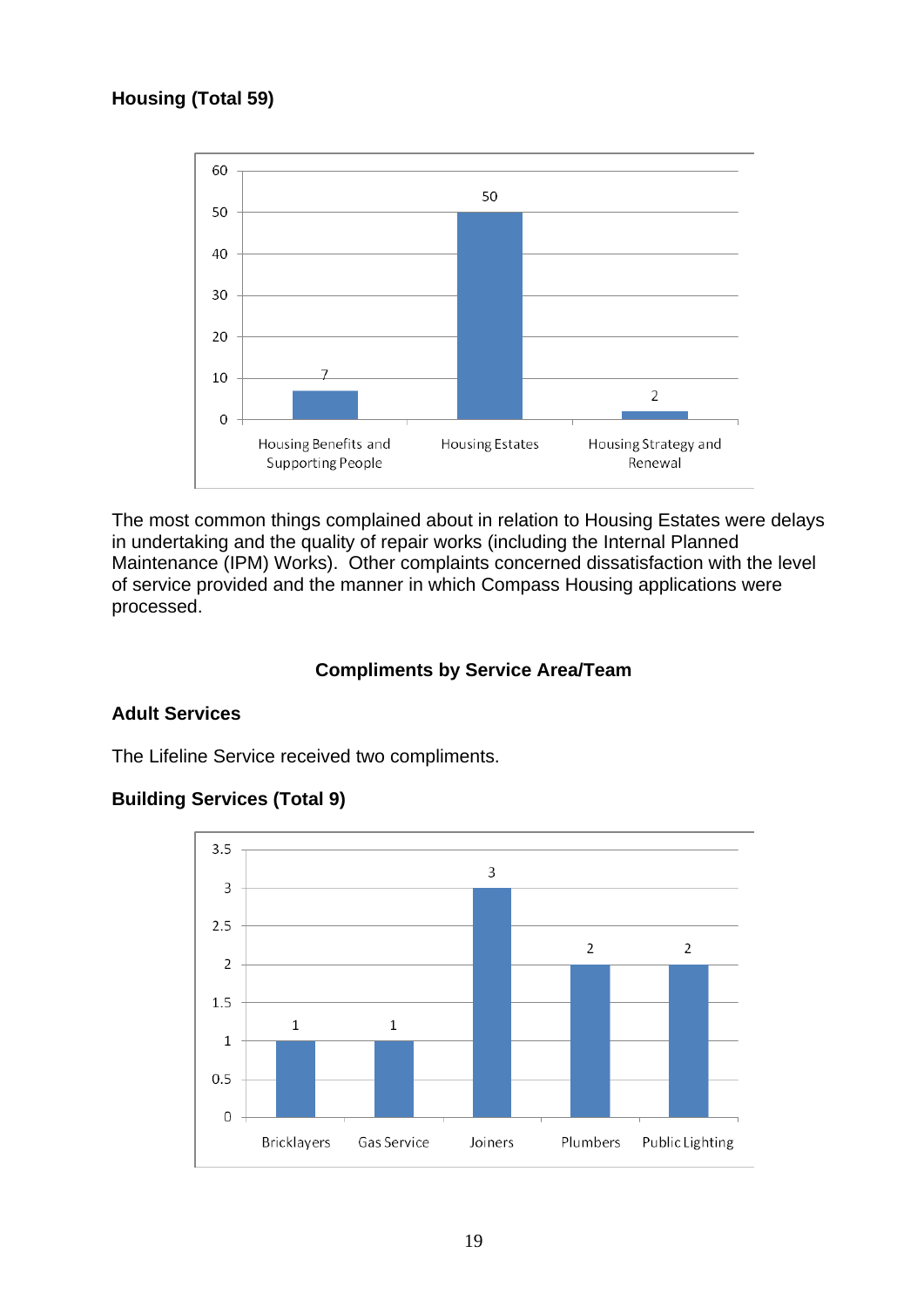#### **Business Development**

Both the Markets and the Tourist Information Centre received one compliment.



# **Cultural Services (Total 43)**

Compliments for the Arts Centre ranged from the helpfulness of staff to the catering and the quality of the events.

The most common compliments received for the Dolphin Centre concerned the excellent service provided in relation to parties.



#### **Environmental Services (Total 105)**

The majority of compliments for Grounds Maintenance and Horticulture concerned the floral displays around the Town.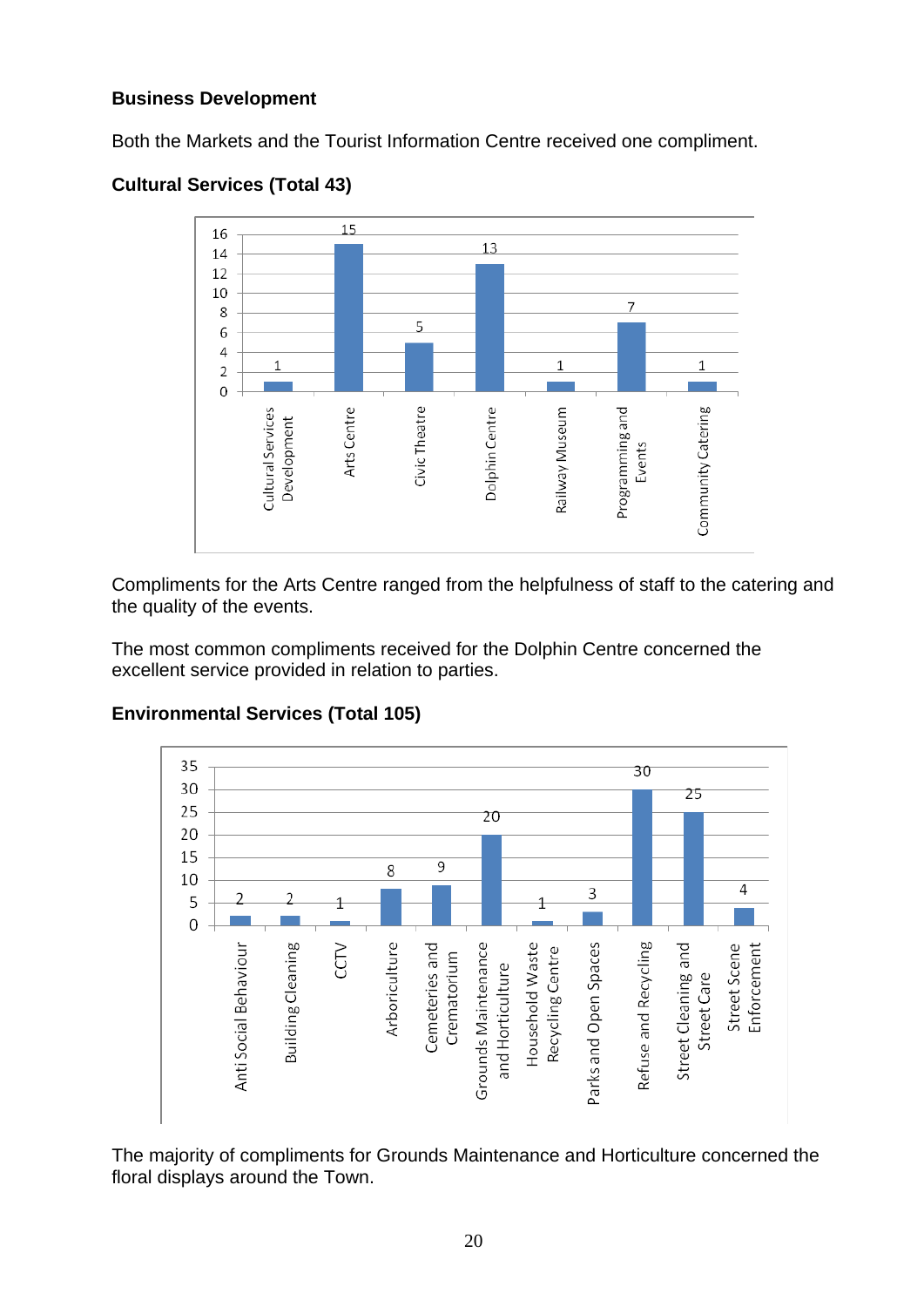The majority of compliments for Refuse and Recycling were for the Council officers who provided an excellent service particularly during the snow.

The majority of compliments for Street Cleaning and Street Care were in relation to the excellent work of Council officers in gritting and clearing the snow and ice over the winter. Although the Council did receive a number of comments in relation to this issue from people who were dissatisfied the overall picture clearly points to an improvement in the service provided.



#### **Highways and Engineering Operations (Total 14)**



# **Housing (Total 44)**

The most common compliments received in relation to Housing Estates related to the quality of repair work (including the IPM Works) and the level of service provided.

#### **Technical**

Both the Nursery and Surveying received one compliment.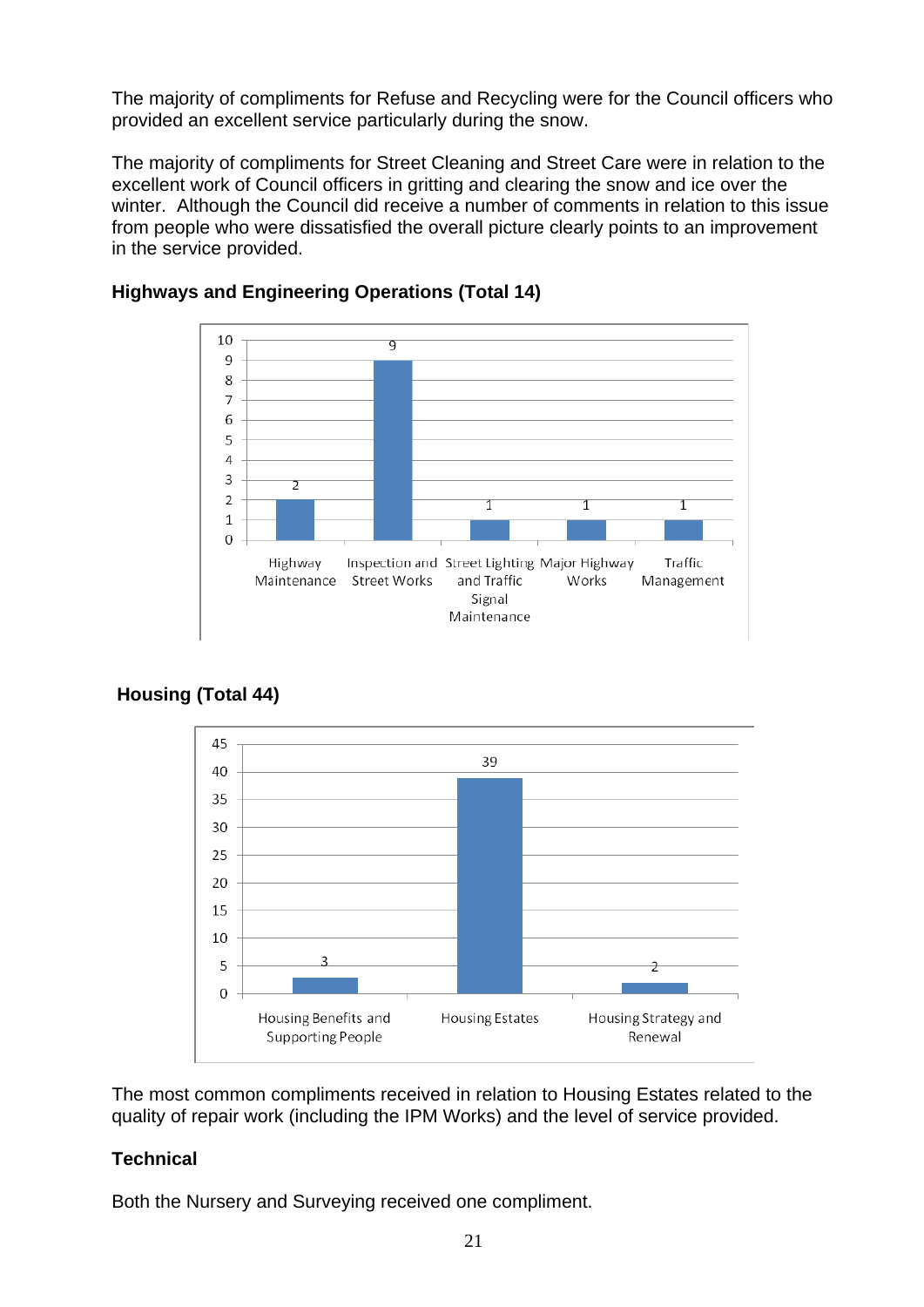#### **Comments by Service Area/Team**

#### **Adult Services**

Client Based Finance received one comment.

## **Building Services**

Electricians received one comment and Driver/Labourer received two.

#### **Business Development**

Markets and Tourist Information received one comment each.

#### 19 20 18 16 14 12 10 8 5 6  $\overline{4}$  $\overline{2}$  $\overline{c}$  $1\,$  $\mathbf 1$  $\overline{2}$  $\overline{0}$ Stressholme Programming and<br>Events Cultural Services Civic Theatre Dolphin Centre Arts Centre Development

#### **Cultural Services (Total 30)**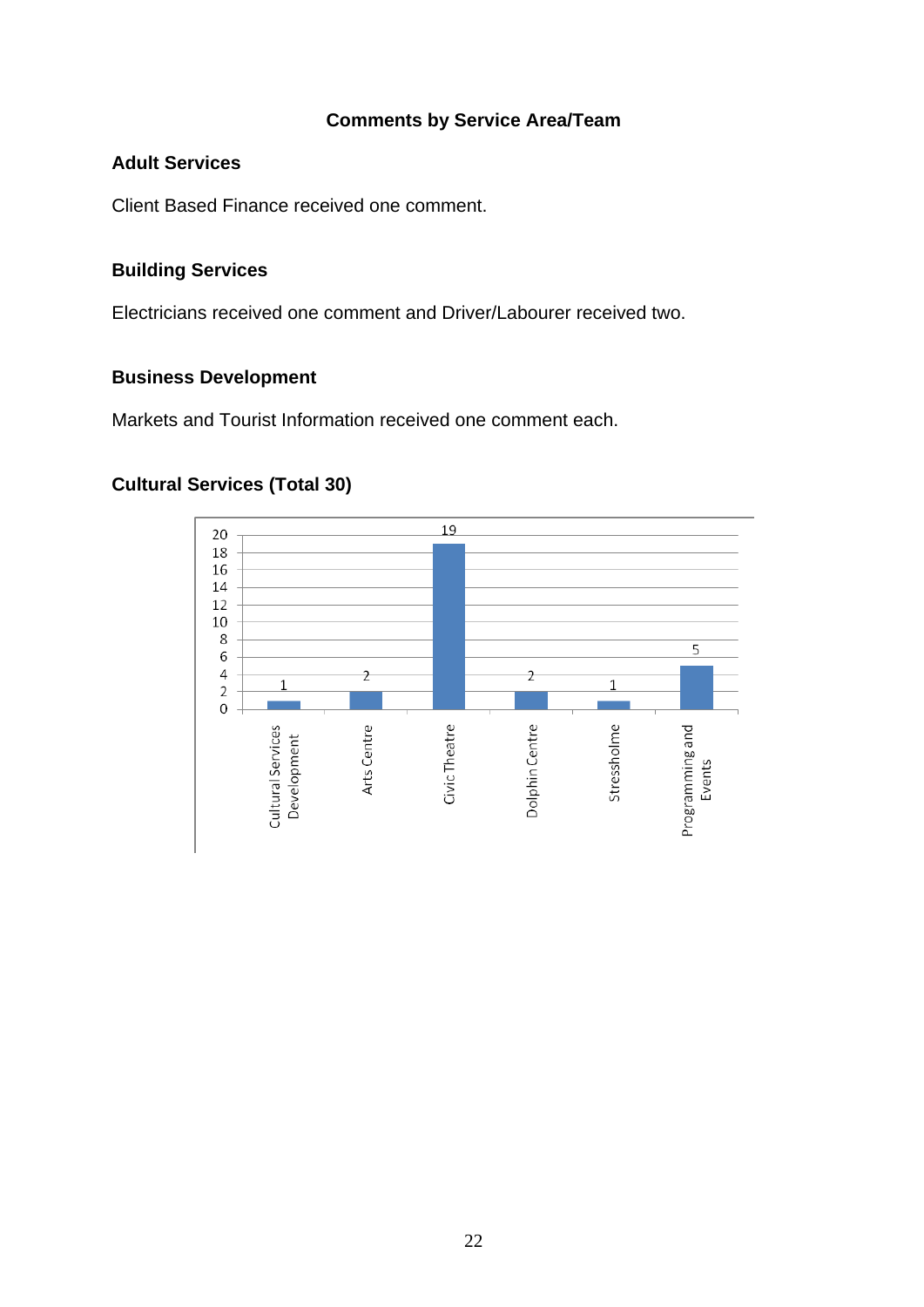#### **Environmental Services (Total 55)**



In relation to Street Cleaning and Street Care the most frequent comments related to gritting and levels of cleanliness in Darlington.

## **Highways and Engineering Operations (Total 28)**



#### **Housing**

Housing Benefits and Supporting People and Housing Strategy and Renewal received one comment each.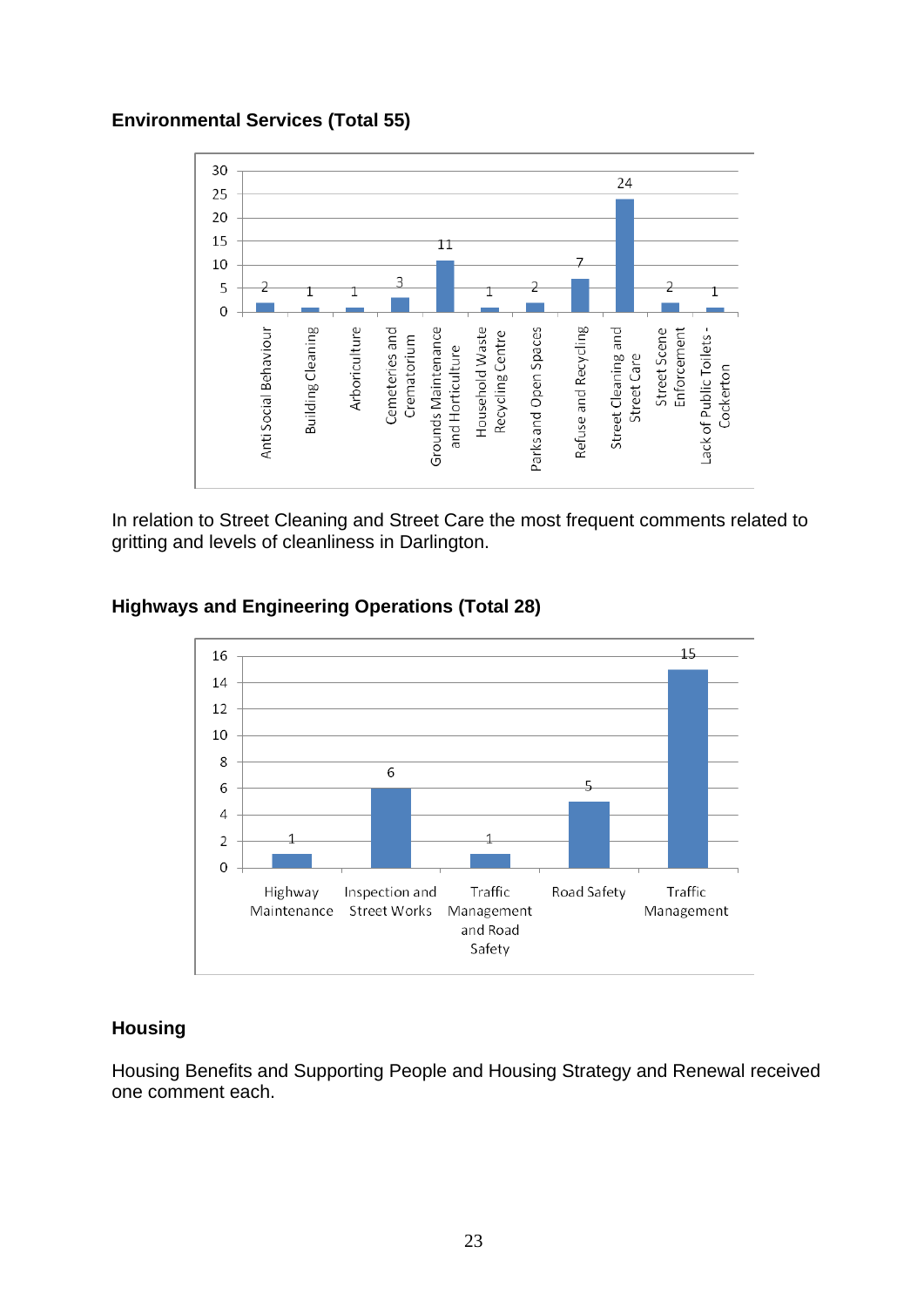#### **Complaints by Stage**



228 of the complaints received by Community Services in this period were initially dealt with at Stage 1 of the procedure, 17 of which were escalated to Stage 2. One complaint received in this period was initially dealt with at Stage 2.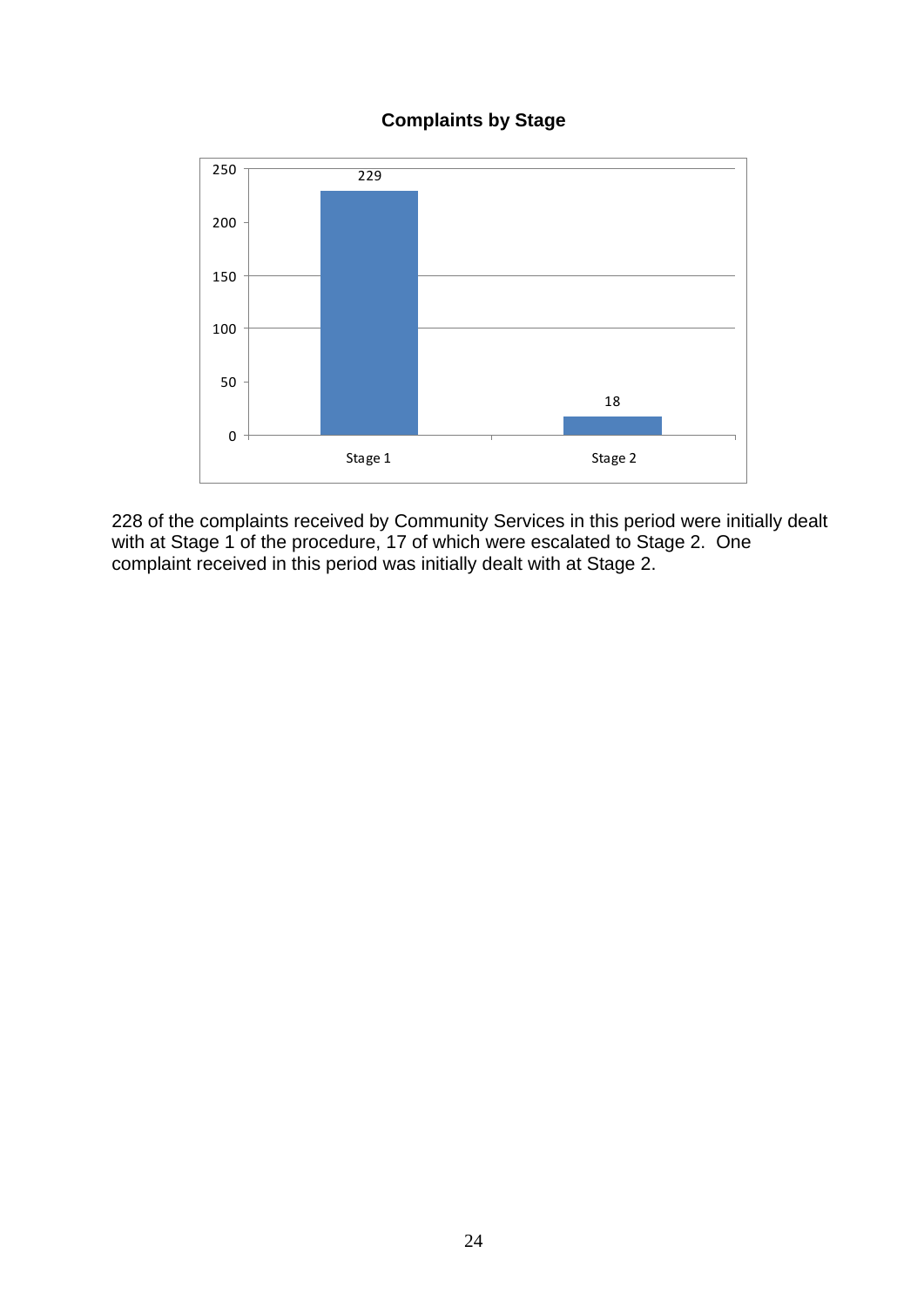# **Complaints by Outcome**

# **Stage 1**

| <b>Service Area/Team</b>                   | <b>Inconclusive</b>     | <b>Not</b><br><b>Upheld</b> | <b>Upheld</b>  |                | Partially Upheld Withdrawn | <b>Total</b>     |
|--------------------------------------------|-------------------------|-----------------------------|----------------|----------------|----------------------------|------------------|
| <b>Building Services</b>                   |                         |                             |                |                |                            |                  |
| <b>Bricklayers</b>                         | 0                       | $\boldsymbol{0}$            | 1              | 0              | 0                          | 1                |
| <b>Building Management</b>                 | 0                       | 0                           | 0              | 1              | 0                          | 1                |
| <b>Gas Service</b>                         | 0                       | 1                           | 0              | 3              | 0                          | 4                |
| <b>Painters</b>                            | 0                       | 0                           | 1              | 1              | 0                          | $\boldsymbol{2}$ |
| Plumbers                                   | 0                       | 0                           | 0              | 4              | 1                          | 5                |
| <b>Total - Building</b><br><b>Services</b> | 0                       | 1                           | $\overline{2}$ | 9              | 1                          | 13               |
| <b>Cultural Services</b>                   |                         |                             |                |                |                            |                  |
| <b>Arts Centre</b>                         | 0                       | 1                           | 1              | $\overline{2}$ | 0                          | 4                |
| <b>Civic Theatre</b>                       | 1                       | 9                           | 1              | 7              | 0                          | 18               |
| <b>Dolphin Centre</b>                      | 0                       | 4                           | 2              | 3              | 1                          | 10               |
| Eastbourne Sport                           |                         |                             |                |                |                            |                  |
| Complex                                    | 0                       | 0                           | 1              | 0              | 0                          | 1                |
| Stressholme                                | 0                       | $\mathbf 0$                 | 1              | 1              | 0                          | $\boldsymbol{2}$ |
| <b>Total - Cultural</b><br><b>Service</b>  | 1                       | 14                          | 6              | 13             | 1                          | 35               |
| <b>Environmental</b><br><b>Services</b>    |                         |                             |                |                |                            |                  |
| Anti Social Behaviour                      | $\mathbf 0$             | $\overline{2}$              | 0              | 0              | 0                          | $\mathbf{2}$     |
| <b>Building Cleaning</b>                   | 0                       | 1                           | 0              | $\overline{2}$ | 0                          | 3                |
| Parks & Countryside                        |                         |                             |                |                |                            |                  |
| <b>Rights of Way</b>                       | 0                       | 1                           | 0              | 1              | 0                          | $\boldsymbol{2}$ |
| <b>Street Scene</b>                        |                         |                             |                |                |                            |                  |
| Arboriculture                              | $\pmb{0}$               | 1                           | $\overline{2}$ | 1              | 0                          | 4                |
| Cemeteries &                               |                         |                             |                |                |                            |                  |
| Crematorium                                | 0                       | $\mathbf 0$                 | 0              | 1              | 1                          | $\boldsymbol{2}$ |
| <b>Grounds Maintenance</b>                 |                         |                             |                |                |                            |                  |
| and Horticulture                           | 0                       | 6                           | 0              | 10             | 0                          | 16               |
| <b>Household Waste</b>                     |                         |                             |                |                |                            |                  |
| <b>Recycling Centre</b>                    | 0                       | 1                           | 0              | 0              | 0                          | 1                |
| Parks & Open Spaces                        | 0                       | $\overline{2}$              | 0              | $\overline{2}$ | 0                          | 4                |
| Refuse & Recycling                         | $\overline{2}$          | 13                          | 0              | 28             | 0                          | 43               |
| Street Clean. & Care                       | 0                       | 3                           | 1              | 11             | 0                          | 15               |
| <b>Street Scene Enforce.</b>               | 0                       | 3                           | 0              | 3              | 0                          | 6                |
| <b>Total - Street Scene</b>                | $\overline{\mathbf{2}}$ | 29                          | 3              | 56             | 1                          | 91               |

**Cont...**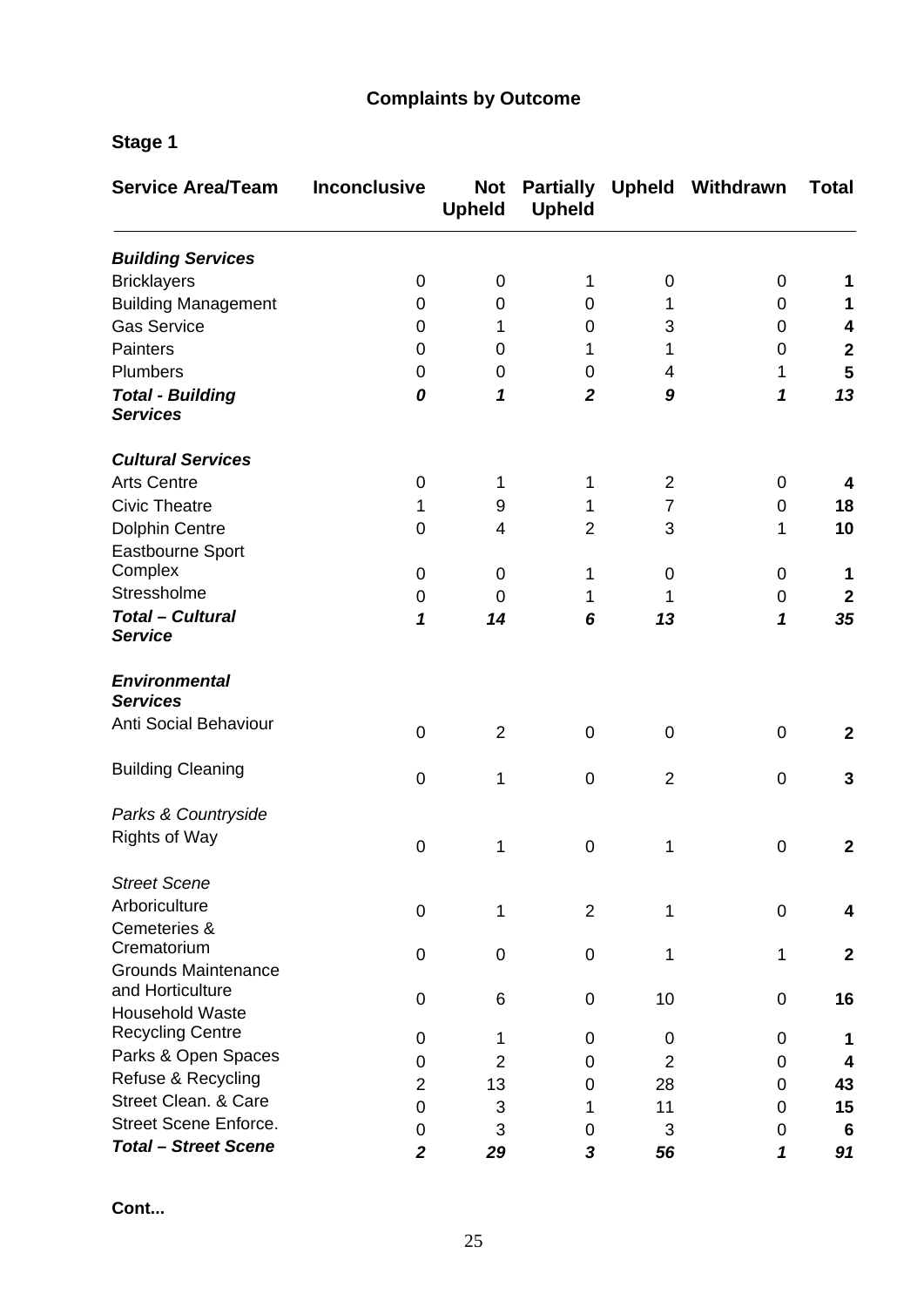| <b>Service Area/Team</b>                                                                    | <b>Inconclusive</b> | <b>Not</b><br><b>Upheld</b> | <b>Partially</b><br><b>Upheld</b> | <b>Upheld</b>           | Withdrawn      | <b>Total</b>               |
|---------------------------------------------------------------------------------------------|---------------------|-----------------------------|-----------------------------------|-------------------------|----------------|----------------------------|
| Transport                                                                                   |                     |                             |                                   |                         |                |                            |
| <b>School Transport</b>                                                                     | $\mathbf 0$         | 0                           | 1                                 | $\mathbf 0$             | $\mathbf 0$    | 1                          |
| <b>Total - Environmental</b><br><b>Services</b>                                             | $\boldsymbol{2}$    | 33                          | 4                                 | 59                      | 1              | 99                         |
| <b>Highways &amp;</b><br><b>Engineering Op.</b>                                             |                     |                             |                                   |                         |                |                            |
| <b>Highway Maintenance</b><br><b>Highway Maintenance</b><br><b>Inspections &amp; Street</b> | $\pmb{0}$           | $\overline{2}$              | 1                                 | $\mathbf 0$             | $\pmb{0}$      | 3                          |
| <b>Works</b><br><b>Total - Highway</b><br><b>Maintenance</b>                                | 0<br>0              | 3<br>5                      | 1<br>$\boldsymbol{2}$             | 1<br>1                  | 1<br>1         | 6<br>$\boldsymbol{9}$      |
| Highways & Bridge<br>Design                                                                 |                     |                             |                                   |                         |                |                            |
| Major Highway Works                                                                         | $\mathbf 0$         | 1                           | $\pmb{0}$                         | $\boldsymbol{0}$        | $\mathbf 0$    | $\boldsymbol{\mathcal{L}}$ |
| Traffic Management &<br><b>Road Safety</b>                                                  |                     |                             |                                   |                         |                |                            |
| <b>Road Safety</b>                                                                          | 0                   | 1                           | 1                                 | 0                       | 0              | 2                          |
| <b>Traffic Management</b>                                                                   | 1                   | $\overline{c}$              | 3                                 | $\overline{\mathbf{c}}$ | 0              | 8                          |
| <b>Total - Traffic</b><br><b>Management &amp; Road</b><br><b>Safety</b>                     | 1                   | $\overline{\mathbf{3}}$     | 4                                 | $\overline{\mathbf{2}}$ | 0              | 10                         |
| Total - Highways &<br><b>Engineering Op.</b>                                                | 1                   | 9                           | 6                                 | 3                       | 1              | 20                         |
| <b>Housing</b>                                                                              |                     |                             |                                   |                         |                |                            |
| <b>Housing Benefits &amp;</b><br><b>Supporting People</b>                                   | 0                   | 3                           | $\overline{2}$                    | $\overline{2}$          | 0              | $\overline{7}$             |
| <b>Housing Estates</b>                                                                      |                     |                             |                                   |                         |                |                            |
| Housing Strategy &                                                                          | 1                   | 12                          | 10                                | 18                      | 6              | 47                         |
| Renewal                                                                                     | 0                   | $\boldsymbol{0}$            | $\boldsymbol{0}$                  | 1                       | 1              | $\boldsymbol{2}$           |
| <b>Total - Housing</b>                                                                      | 1                   | 15                          | 12                                | 21                      | $\overline{7}$ | 56                         |
| <b>Total for Community</b><br><b>Services</b>                                               | 5                   | 72                          | 30                                | 105                     | 11             | 223                        |

*One complaint for the Civic Theatre and one complaint for the Dolphin Centre remained open at the time of writing.* 

*One complaint for Road Safety remained open at the time of writing.* 

*Three complaints for Housing Estates remained open at the time of writing.*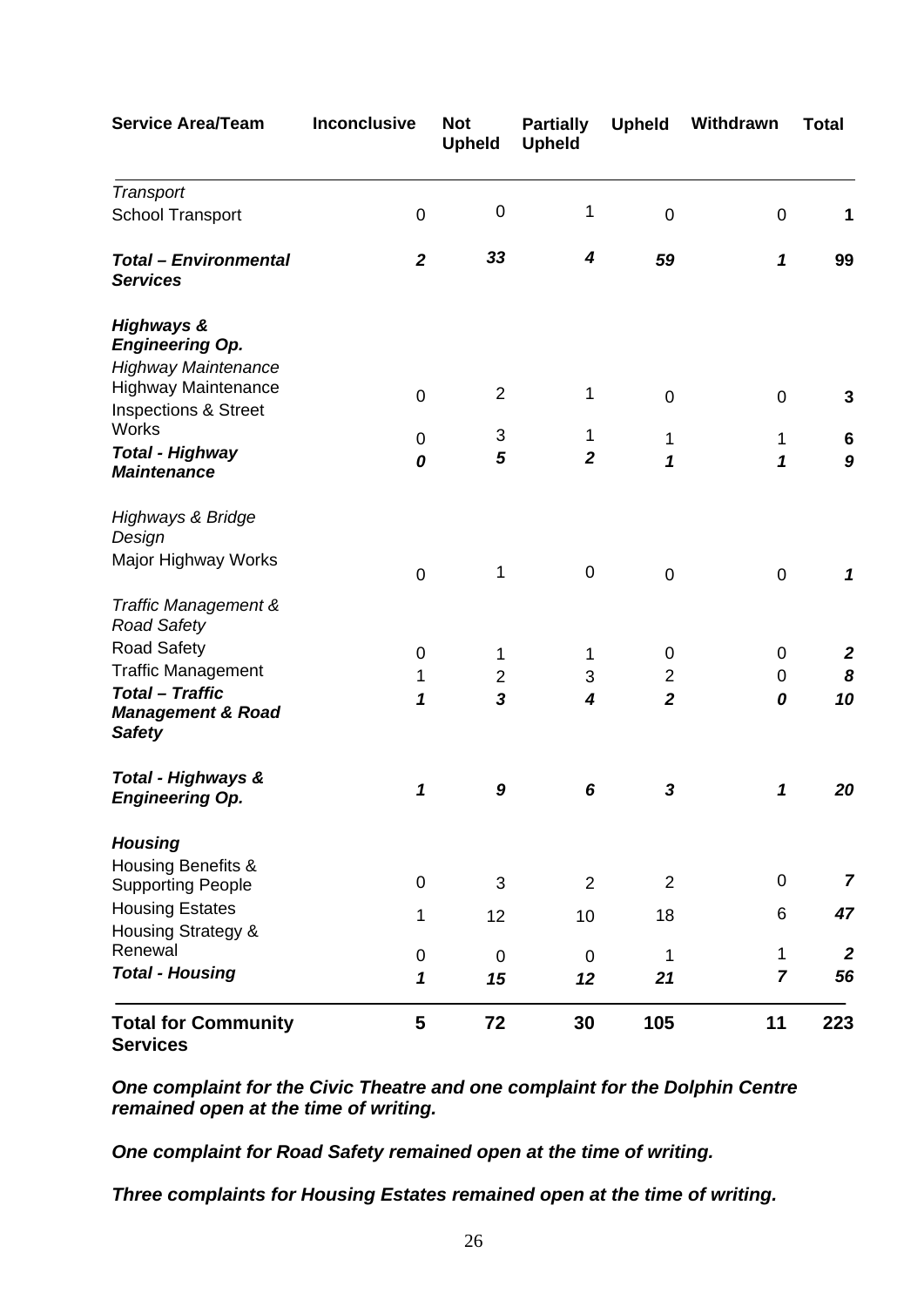#### **Stage 2**

| <b>Service Area/Team</b>                                                                                                       | <b>Inconclusive</b>     | <b>Not</b><br><b>Upheld</b> | <b>Partially</b><br><b>Upheld</b> | <b>Upheld</b>           | Withdrawn      | <b>Total</b>   |
|--------------------------------------------------------------------------------------------------------------------------------|-------------------------|-----------------------------|-----------------------------------|-------------------------|----------------|----------------|
| <b>Environmental</b><br><b>Services</b>                                                                                        |                         |                             |                                   |                         |                |                |
| Parks & Countryside                                                                                                            |                         |                             |                                   |                         |                |                |
| <b>Rights of Way</b>                                                                                                           | $\mathbf 0$             | $\mathbf 0$                 | 1                                 | $\mathbf 0$             | $\overline{0}$ | 1              |
| <b>Street Scene</b>                                                                                                            |                         |                             |                                   |                         |                |                |
| Arboriculture                                                                                                                  | $\mathbf 0$             | $\mathbf 0$                 | $\boldsymbol{0}$                  | 0                       | $\mathbf{1}$   | 1              |
| Grounds Maintenance &<br>Horticulture                                                                                          | $\overline{0}$          | $\overline{0}$              | $\overline{0}$                    | 1                       | $\overline{0}$ | 1              |
| Refuse & Recycling                                                                                                             | $\overline{0}$          | 1                           | $\overline{0}$                    | $\pmb{0}$               | $\mathbf{1}$   | $\mathbf{2}$   |
| <b>Street Scene</b><br>Enforcement                                                                                             | $\overline{0}$          | 1                           | $\overline{0}$                    | $\overline{0}$          | $\mathbf 0$    | $\mathbf{1}$   |
| <b>Total - Street Scene</b>                                                                                                    | 0                       | $\overline{2}$              | 0                                 | 1                       | $\overline{2}$ | $\mathbf{5}$   |
| <b>Total - Env. Services</b>                                                                                                   | 0                       | $\overline{2}$              | $\boldsymbol{\mathcal{L}}$        | 1                       | $\overline{2}$ | 6              |
| <b>Highway &amp;</b><br><b>Engineering Op.</b><br><b>Highway Maintenance</b><br><b>Inspection &amp; Street</b><br><b>Works</b> | $\mathbf 0$             | $\mathbf{1}$                | $\mathbf 0$                       | 1                       | $\mathbf 0$    | $\overline{2}$ |
| Traffic Management &<br><b>Road Safety</b>                                                                                     |                         |                             |                                   |                         |                |                |
| <b>Traffic Management</b>                                                                                                      | $\mathbf 0$             | $\mathbf{1}$                | $\overline{0}$                    | $\mathbf 0$             | $\mathbf 0$    | $\mathbf 1$    |
| Total - Highway &<br><b>Engineering Op.</b>                                                                                    | 0                       | $\overline{2}$              | 0                                 | 1                       | 0              | $\mathbf{3}$   |
| <b>Housing</b>                                                                                                                 |                         |                             |                                   |                         |                |                |
| <b>Housing Estates</b>                                                                                                         | 1                       | 4                           | $\overline{\mathbf{c}}$           | $\overline{c}$          | 0              | 9              |
| <b>Total for Community</b><br><b>Services</b>                                                                                  | $\overline{\mathbf{1}}$ | 8                           | $\overline{3}$                    | $\overline{\mathbf{4}}$ | $\overline{2}$ | 18             |

#### **Organisational Learning**

Following a complaint about Housing Benefits it was agreed the Council would review the procedures for notifying Local Taxation when a customer dies.

As a result of a complaint about a Compass Housing Application it was recommended that the declaration on the application form be reviewed to ensure that it is clear to applicants what information may be requested or shared with other agencies in support of their application.

As a result of a gentleman having to repeatedly raise the issue of being sent an arrears letter despite paying his rent he eventually made a complaint. Through the complaints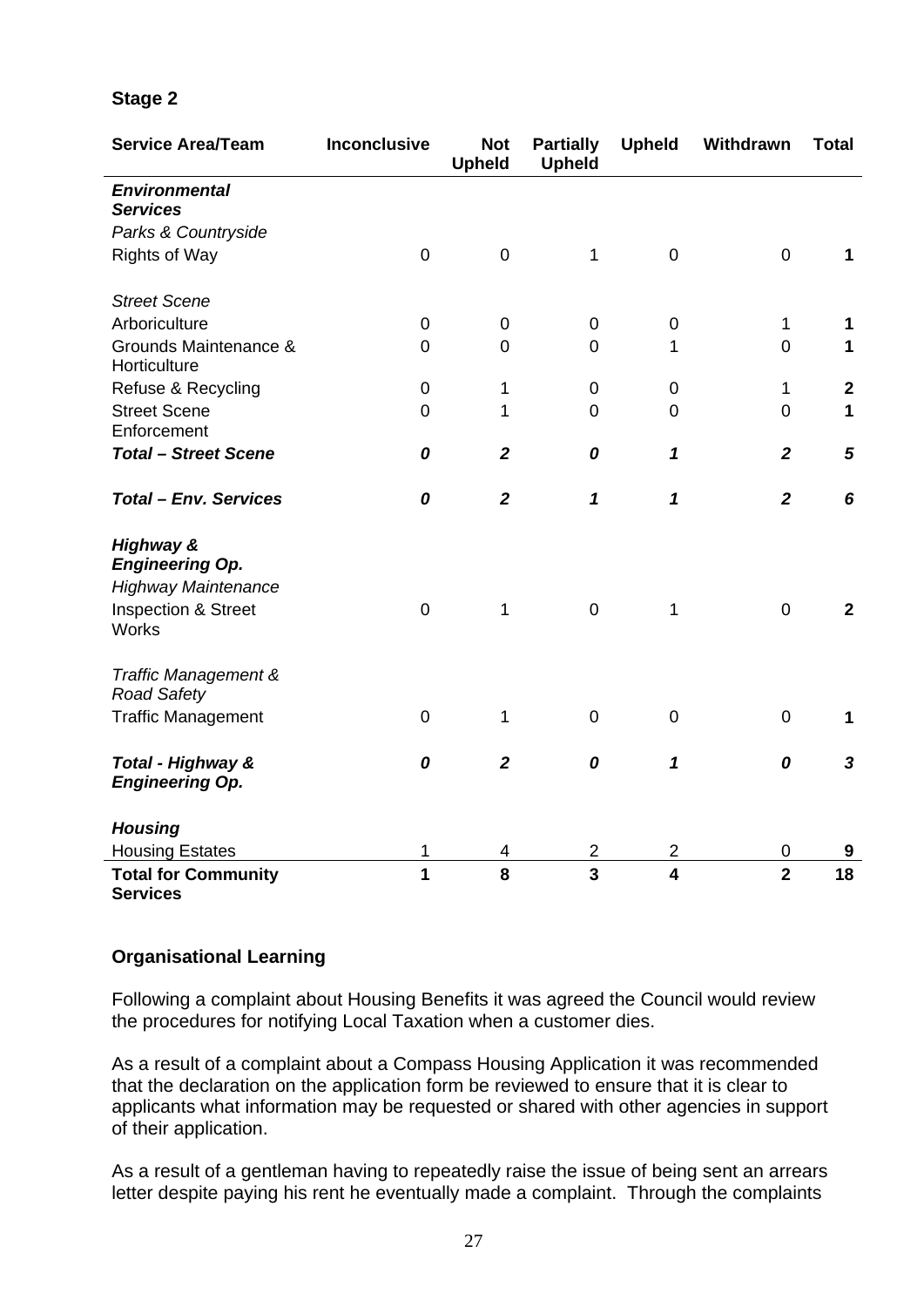investigation the route cause of the problem was identified the Council's housing management system was amended to ensure an effective solution to the problem.

Following a complaint about the Council entering an individual's Council property officers were reminded of the importance of establishing the facts of the case i.e. ensuring that reasonable arrangements for access have been made or that the matter is an 'emergency' prior to authorising forced entry. In addition Housing Estates developed a protocol around notifying tenants of how to collect their new keys should the Council need to change the locks.

#### **Further Recommendations**

Environmental Services – undertake a Disability Equality Impact Assessment (DEIA) in relation to the Council's Tree Strategy. Furthermore all staff responsible for policies and procedures should ensure that appropriate DEIA are in place.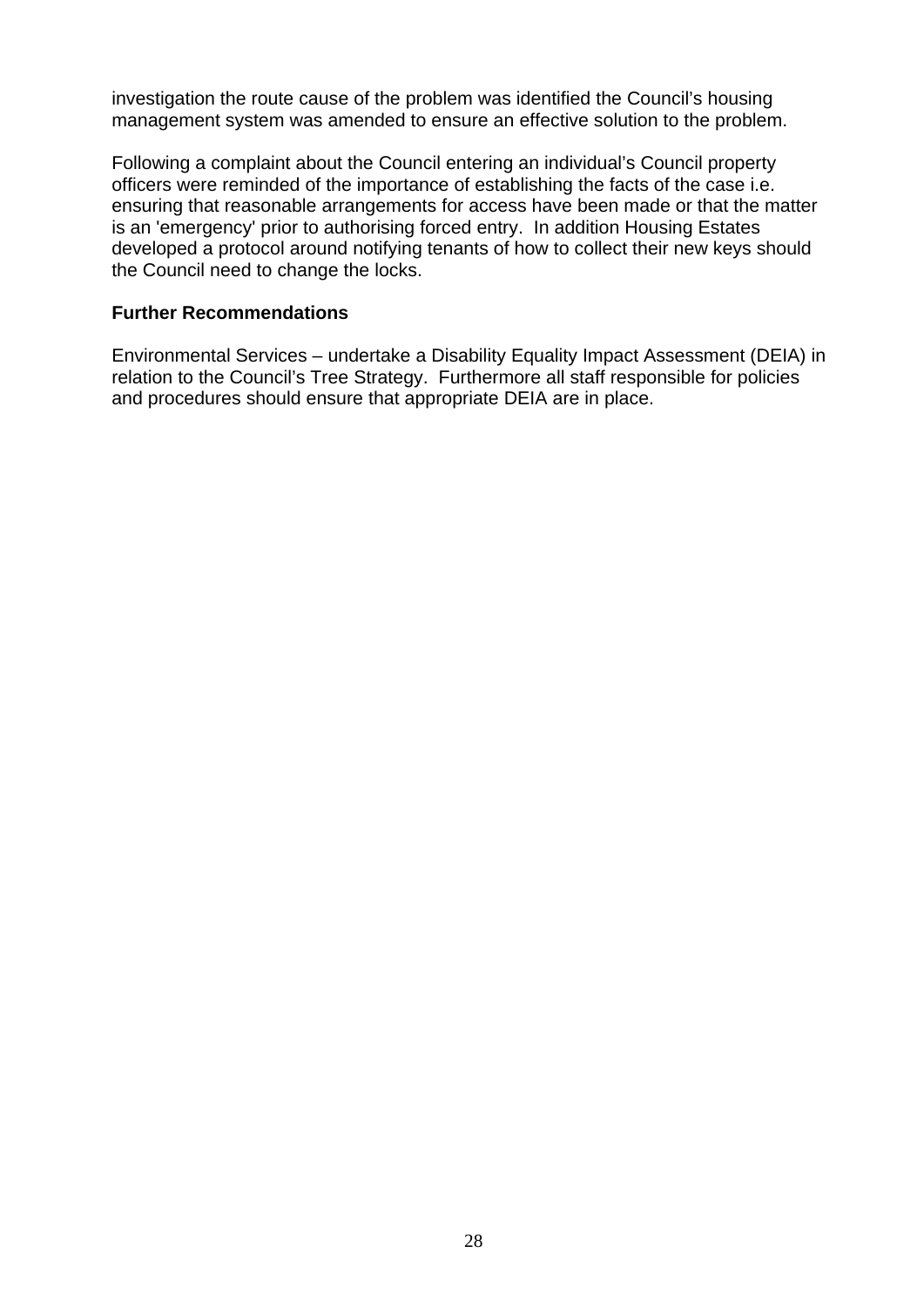# **Children's Services**

# **Complaints by Service Area/Team**



# **Compliments by Service Area/Team**



The majority of compliments the Crown Street Library received were in relation to the excellent service the officers provide.

#### **Comments by Service Area/Team**

Crown Street Library received seven comments.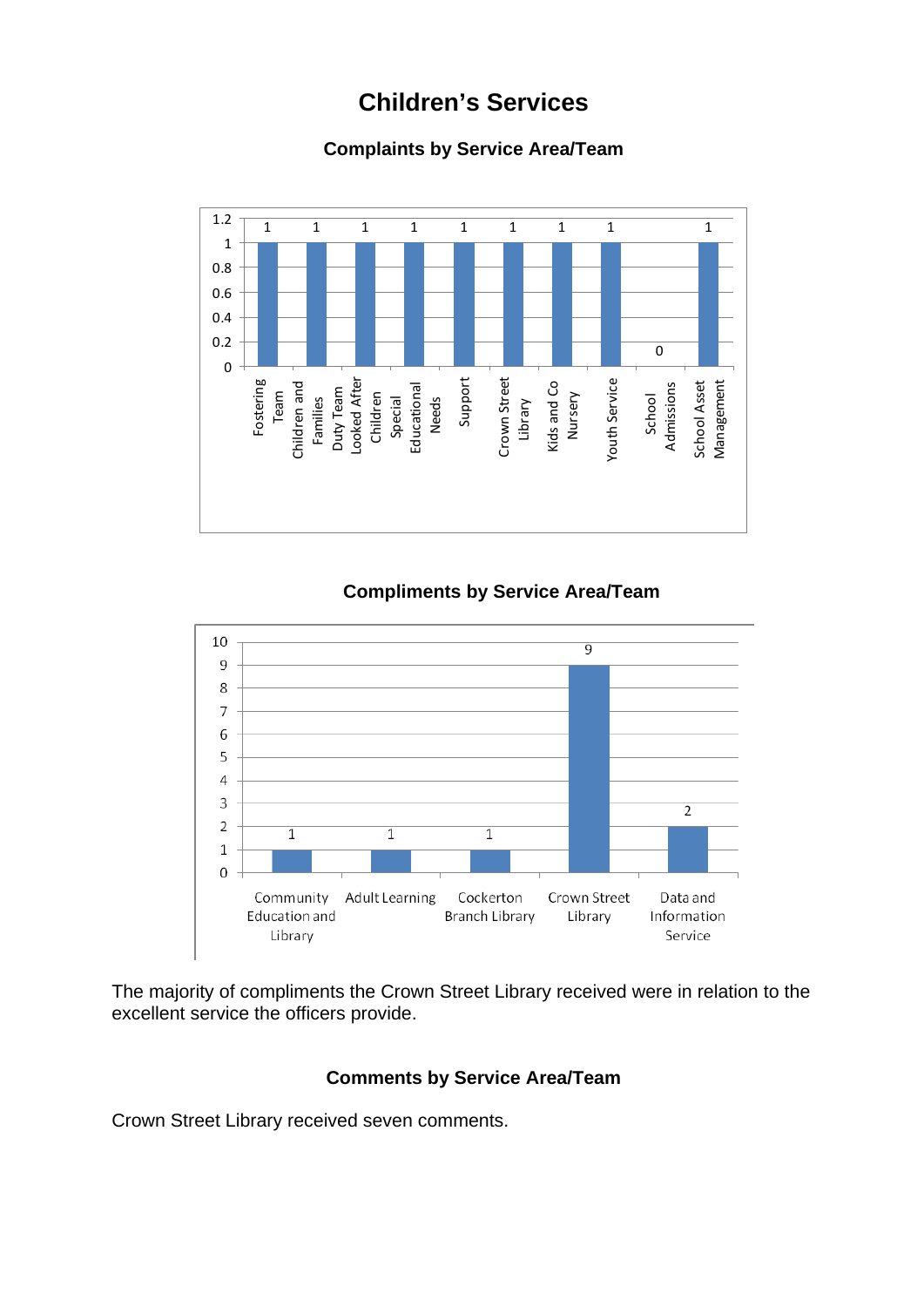#### **Complaints by Stage**



All of the complaints received by Children's Services in this period were initially dealt with at Stage 1 of the complaints procedure. Two complaints were escalated to Stage 2 in this period.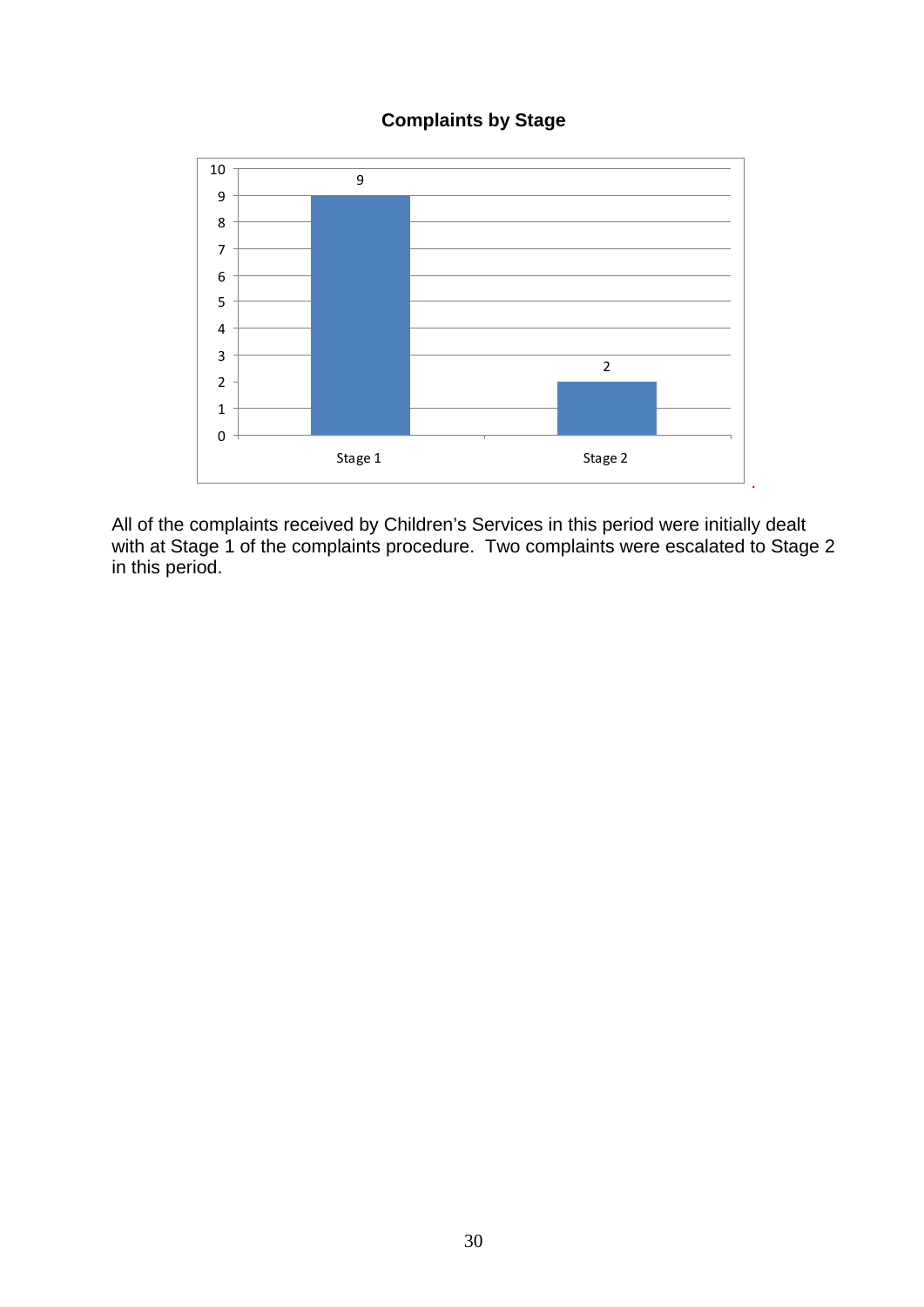# **Complaints by Outcome**

# **Stage 1**

| <b>Service Area/Team</b>                       | <b>Inconclusive</b> | <b>Not</b><br><b>Upheld</b> | <b>Partially</b><br><b>Upheld</b> | <b>Upheld</b> | Withdrawn        | <b>Total</b>               |
|------------------------------------------------|---------------------|-----------------------------|-----------------------------------|---------------|------------------|----------------------------|
| Children's                                     |                     |                             |                                   |               |                  |                            |
| Accommodation                                  |                     |                             |                                   |               |                  |                            |
| <b>Fostering Team</b>                          | $\mathbf 1$         | $\mathbf 0$                 | $\mathbf 0$                       | $\pmb{0}$     | $\mathbf 0$      | 1                          |
| <b>Total</b>                                   | 1                   | 0                           | 0                                 | 0             | 0                | $\boldsymbol{\mathcal{L}}$ |
| Children's                                     |                     |                             |                                   |               |                  |                            |
| Commissioning                                  |                     |                             |                                   |               |                  |                            |
| <b>Children &amp; Families</b>                 |                     |                             |                                   |               |                  |                            |
| Duty Team                                      | $\pmb{0}$           | $\boldsymbol{0}$            | $\boldsymbol{0}$                  | $\pmb{0}$     | 1                | 1                          |
| Looked After Children                          | $\mathbf 0$         | 1                           | $\boldsymbol{0}$                  | $\pmb{0}$     | $\pmb{0}$        | $\boldsymbol{\mathcal{L}}$ |
| <b>Total</b>                                   | 0                   | 1                           | 0                                 | 0             | 1                | $\overline{2}$             |
| <b>Special Educational</b>                     |                     |                             |                                   |               |                  |                            |
| <b>Needs</b>                                   | $\boldsymbol{0}$    | $\mathbf 0$                 | 1                                 | 0             | $\mathbf 0$      | 1                          |
| Support                                        | 0                   | $\mathbf 0$                 | 1                                 | $\pmb{0}$     | $\boldsymbol{0}$ | $\boldsymbol{\mathcal{L}}$ |
| <b>Total</b>                                   | 0                   | 0                           | $\overline{2}$                    | 0             | 0                | $\overline{2}$             |
| <b>Community Education</b>                     |                     |                             |                                   |               |                  |                            |
| & Library                                      |                     |                             |                                   |               |                  |                            |
| Crown Street Library                           | $\pmb{0}$           | 1                           | $\pmb{0}$                         | $\pmb{0}$     | $\mathbf 0$      | 1                          |
| <b>Total</b>                                   | 0                   | 1                           | 0                                 | 0             | 0                | $\boldsymbol{\mathcal{L}}$ |
| <b>Early Years</b>                             |                     |                             |                                   |               |                  |                            |
| Partnership                                    |                     |                             |                                   |               |                  |                            |
| Kids & Co Nurseries                            | $\pmb{0}$           | $\mathbf 0$                 | 0                                 | 1             | $\mathbf 0$      | 1                          |
| <b>Total</b>                                   | 0                   | 0                           | 0                                 | 1             | 0                | 1                          |
| Partnerships                                   |                     |                             |                                   |               |                  |                            |
| Youth Service                                  | $\pmb{0}$           | 0                           | $\overline{0}$                    | $\mathbf 1$   | 0                | 7                          |
| <b>Total</b>                                   | 0                   | 0                           | 0                                 | 1             | 0                | 1                          |
| <b>School Place Planning</b>                   |                     |                             |                                   |               |                  |                            |
| & Assets                                       |                     |                             |                                   |               |                  |                            |
| <b>School Asset</b>                            |                     |                             |                                   |               |                  |                            |
| Management                                     | 0                   | 0                           | 1                                 | 0             | $\mathbf 0$      | 1                          |
| <b>Total</b>                                   | 0                   | 0                           | $\mathbf{1}$                      | 0             | 0                | 1                          |
| <b>Total for Children's</b><br><b>Services</b> | 1                   | $\overline{\mathbf{2}}$     | $\mathbf{3}$                      | $\mathbf{2}$  | 1                | 9                          |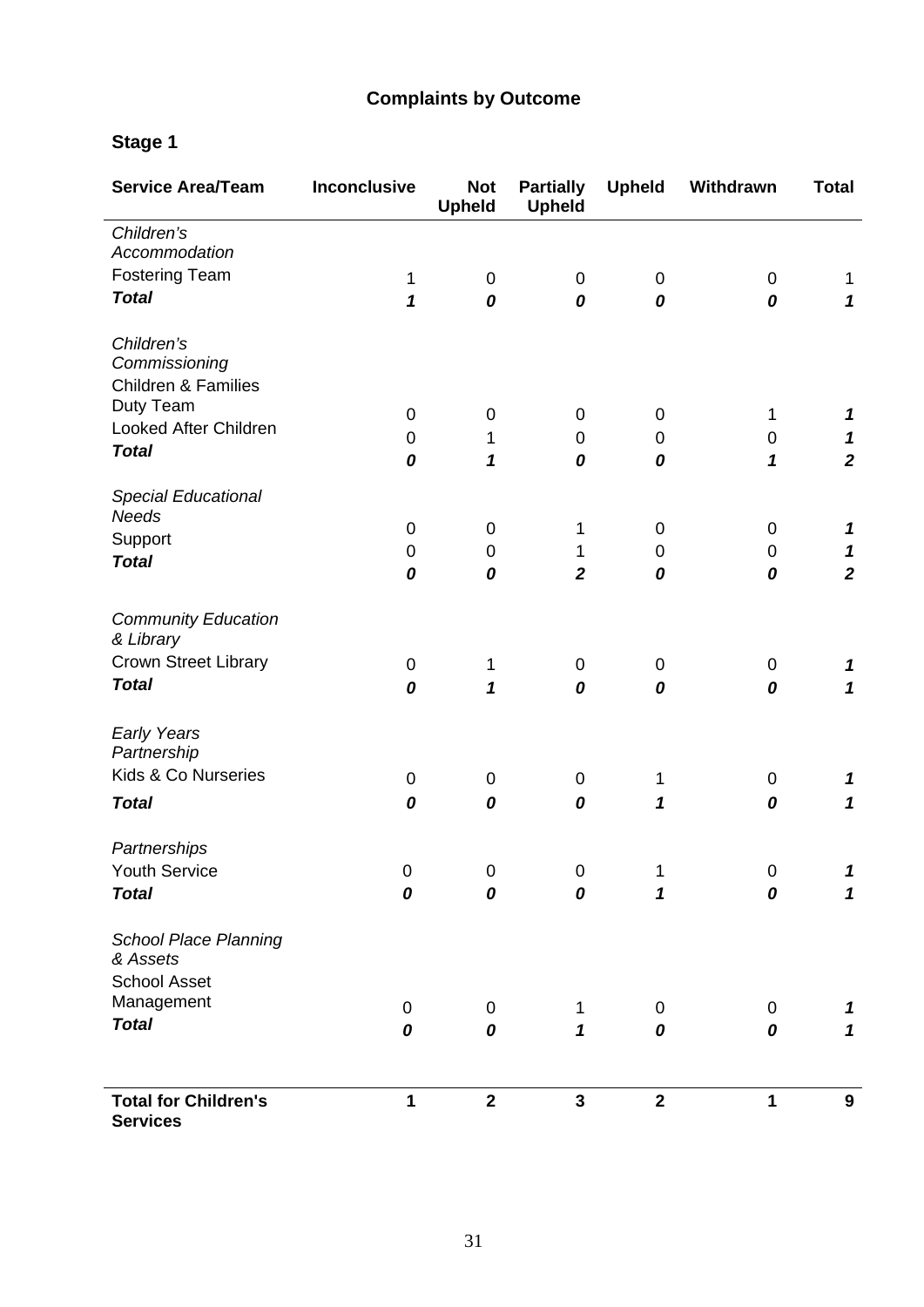# **Stage 2**

| <b>Service Area/Team</b>                       | <b>Inconclusive</b> | <b>Not</b><br><b>Upheld</b> | <b>Partially</b><br><b>Upheld</b> | <b>Upheld</b> | Withdrawn | Total |
|------------------------------------------------|---------------------|-----------------------------|-----------------------------------|---------------|-----------|-------|
| Children's<br>Commissioning                    |                     |                             |                                   |               |           |       |
| <b>Looked After Children</b>                   | 0                   |                             | 0                                 | 0             | 0         |       |
| <b>Special Educational</b><br><b>Needs</b>     | 0                   |                             | 0                                 | 0             | 0         |       |
| <b>Total for Children's</b><br><b>Services</b> | 0                   | $\mathbf{2}$                | 0                                 | 0             | 0         | 2     |

# **Organisational Learning**

Following a complaint about Kids and Co. Nurseries, staff awareness training was undertaken to ensure all staff understand what constitutes as an "incident or accident" and that all incident/accident recording forms are completed on the day of the incident/accident.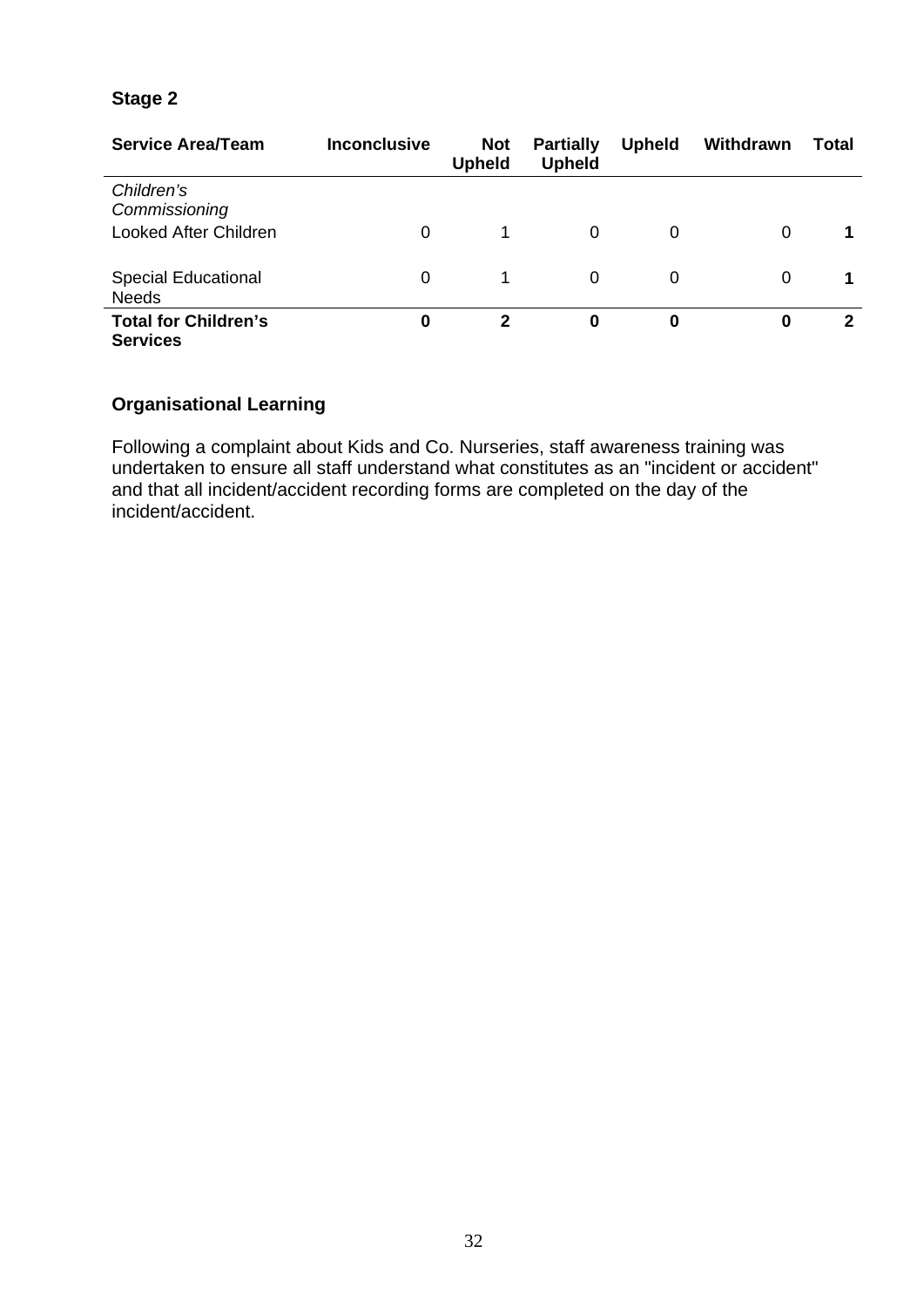# **Equal Opportunities Monitoring**



#### **Complainants by Gender**

#### **Complainants by Age**



The number of complaints received from young people remains particularly low. The CIG Team have now developed a leaflet in conjunction with Connexions and young people to try and engage more young people in the process. The leaflet will be distributed during 2011/12. In addition to this the Complaints and Information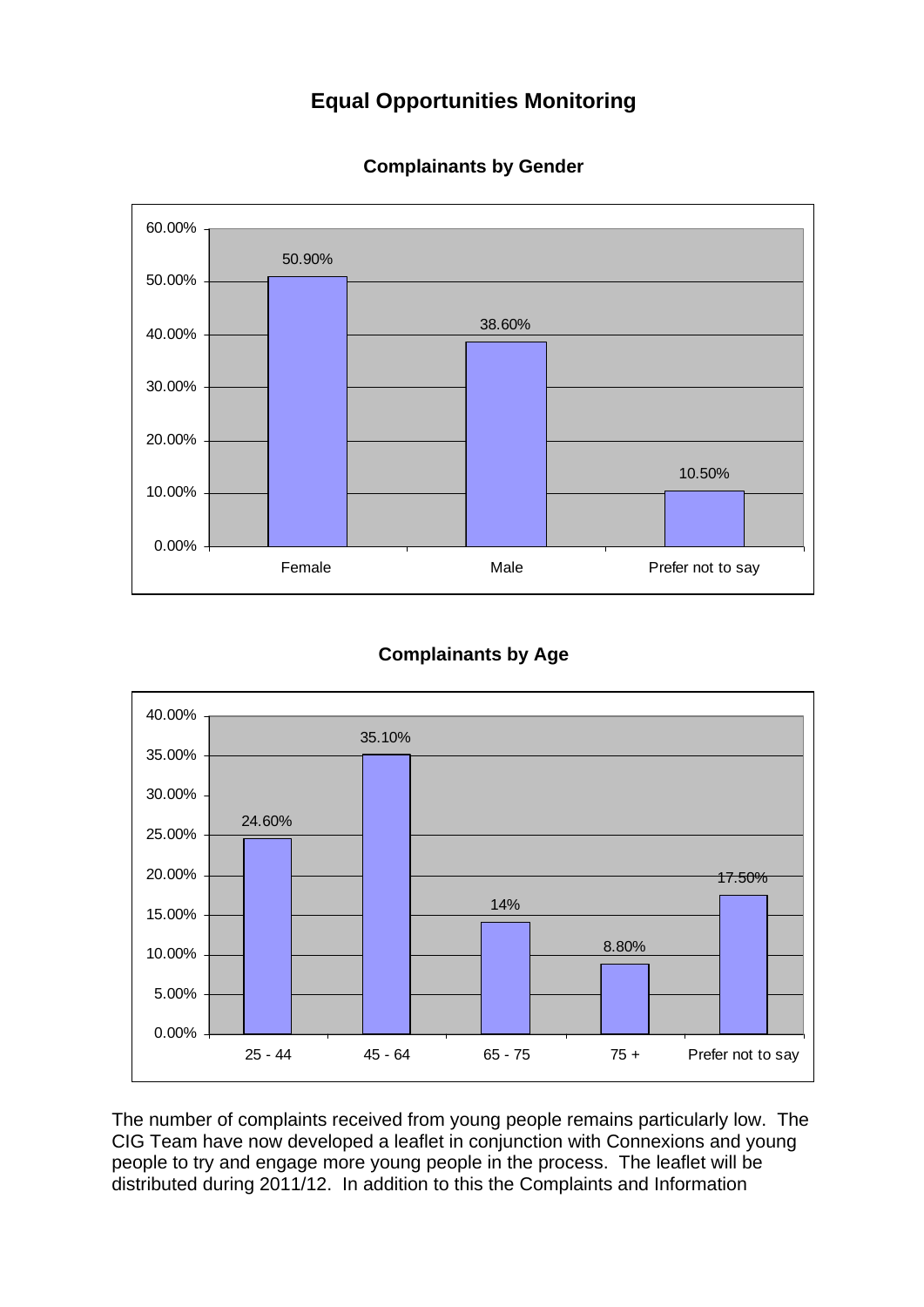Governance Manager has visited services provided for young people to raise awareness of the Council's complaints, compliments and comments procedures.

Furthermore the Council is now using social networking sites to provide alternative forums via which young people can engage with the Council. The use of social networking sites has been successful in engaging with young people between the age of 13 and 24.



# **Complainants by Disability**

According to census data, there is, in Darlington, a slightly higher than average percentage of people who stated they had a long term illness, health problem or disability (this includes mental, physical and sensory impairment) which limited their daily activities or work (20.4%, compared to a national average of 18.2%).

On the basis of the information gathered in 2010/11 there appears to have been an 11% reduction in the number of complaints received from disabled people from 33.65% in 2009/10. While this was the case there appears to have been around an 11% increase in the number of complaints from people who preferred not to say or did not state whether they were disabled. From the statistical information gathered it is not clear whether or not there has actually been a reduction in the number of complaints received from disabled people.

It is important that officers continue to ensure that where a complaint contains an element of disability it triggers a screening exercise for a Disability Equality Impact Assessment in line with the Council's Disability Equality Scheme.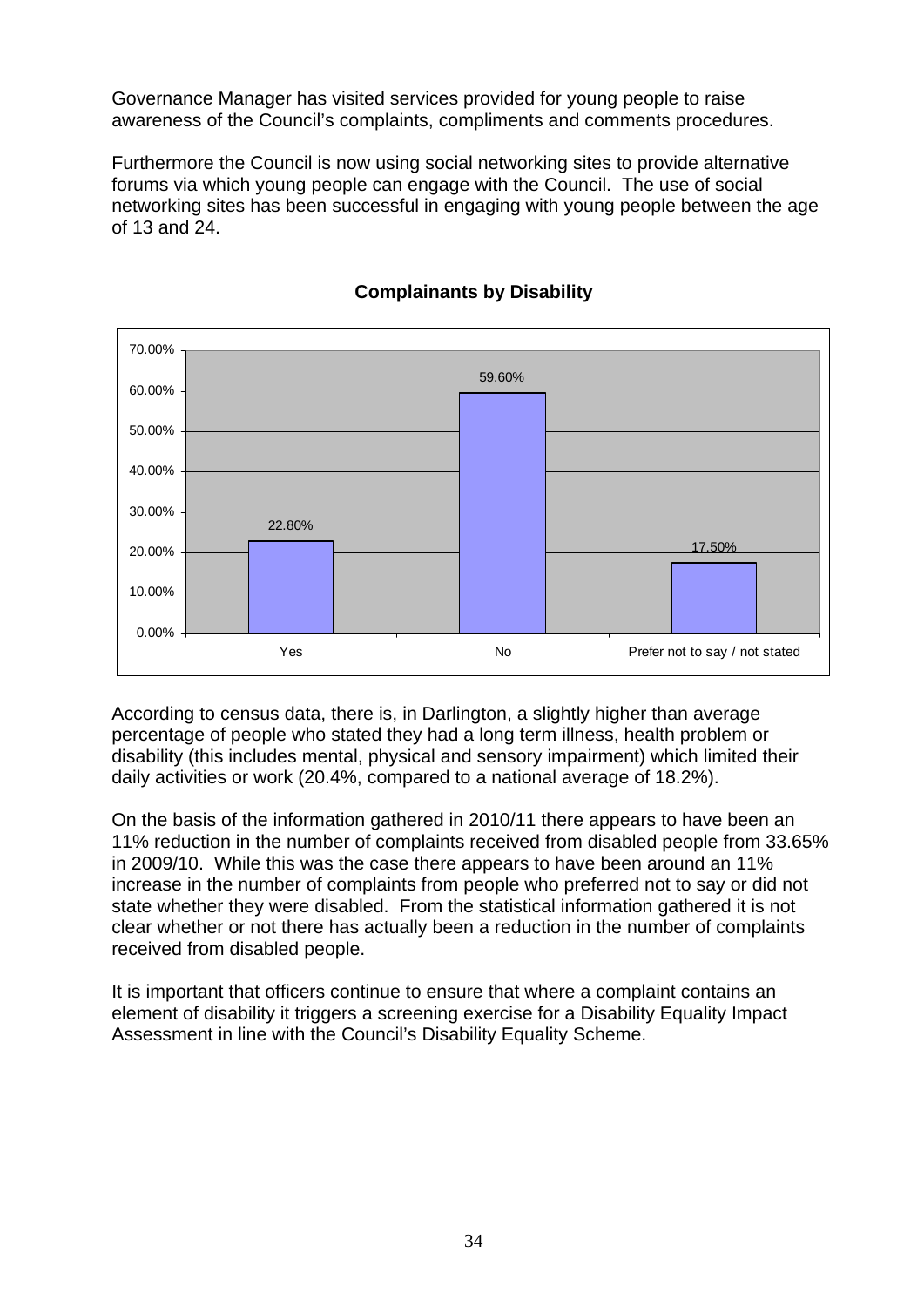#### **Complainants by Ethnicity**



Darlington's Black and Minority Ethnic (BME) population was 2.1% at the time of the 2001 census. In 2011 the Office for National Statistics published some experimental population estimates by ethnic group for local authority districts and higher administrative areas in England and Wales for 2009. This information indicated that the BME population in Darlington had increased to 6.4%. Based on the information gathered, 8.5% of the complaints received were from members of the BME community. This is a positive improvement since 2009/10 when members of the BME were under represented in the complaints procedure.

Work to try and improve the accessibility of the complaints procedure over the past year has included the printing of the title of the complaints leaflet in the most commonly used community languages.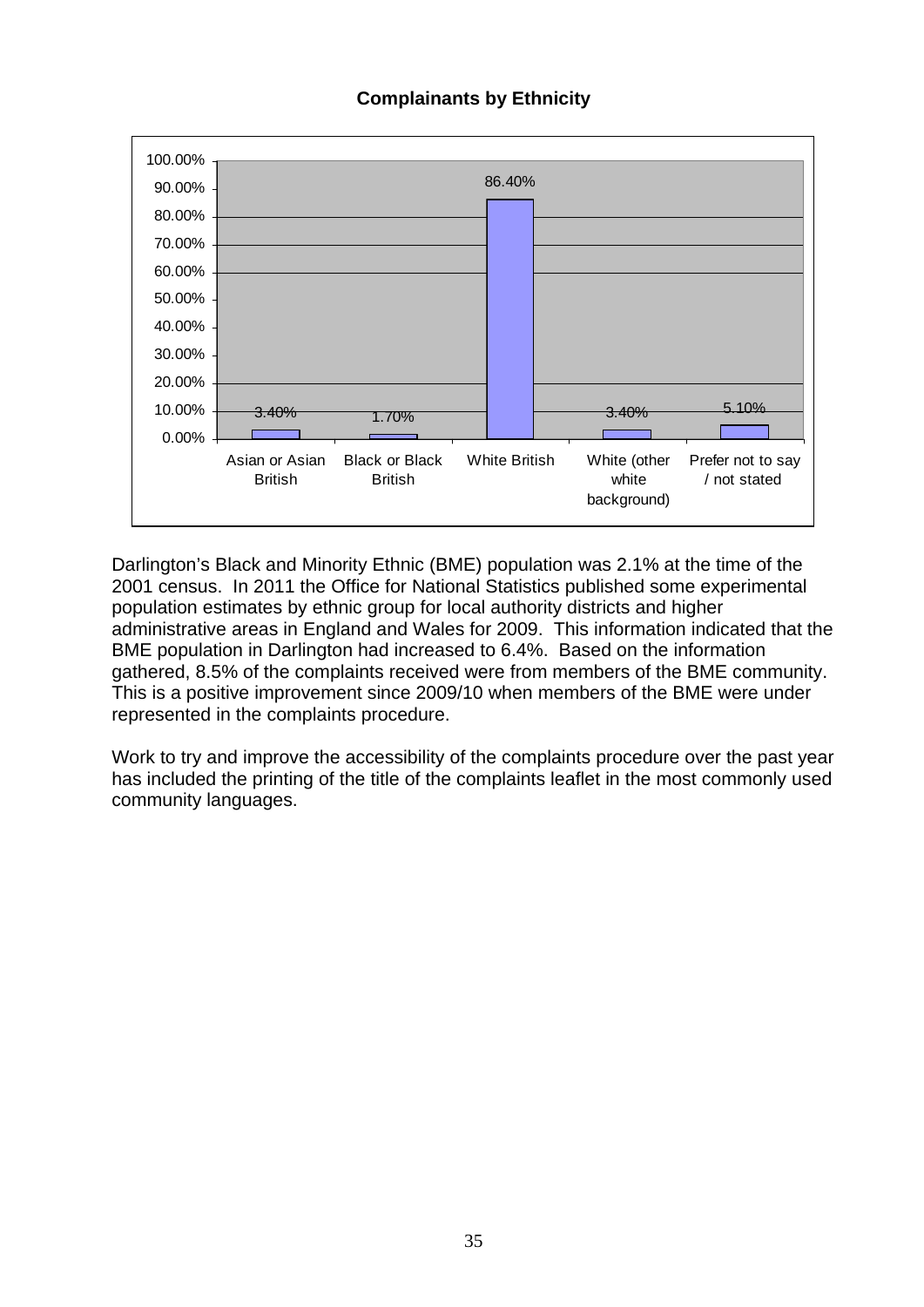# **Performance against the Corporate Complaints, Compliments and Comments Procedure**

# **Stage 1**



**Performance against Stage 1 acknowledgement target (2 working days)** 

The most common reason that the Stage 1 acknowledgement target was not met was because the complaint was not forwarded to the CIG Team on the day of receipt. Information is provided in the procedure practice guidance on how officers can ensure complaints reach the CIG Team in time to be acknowledged within the timescale.



**Performance against Stage 1 contact complainant target (5 working days)** 

In 2009/10 only 15.3% of complainants were contacted by an officer to discuss their complaint and desired outcomes. Following an instruction from senior management and the continued work of the Complaints and Information Governance Manager in reiterating the importance of this dialogue there has been a significant increase of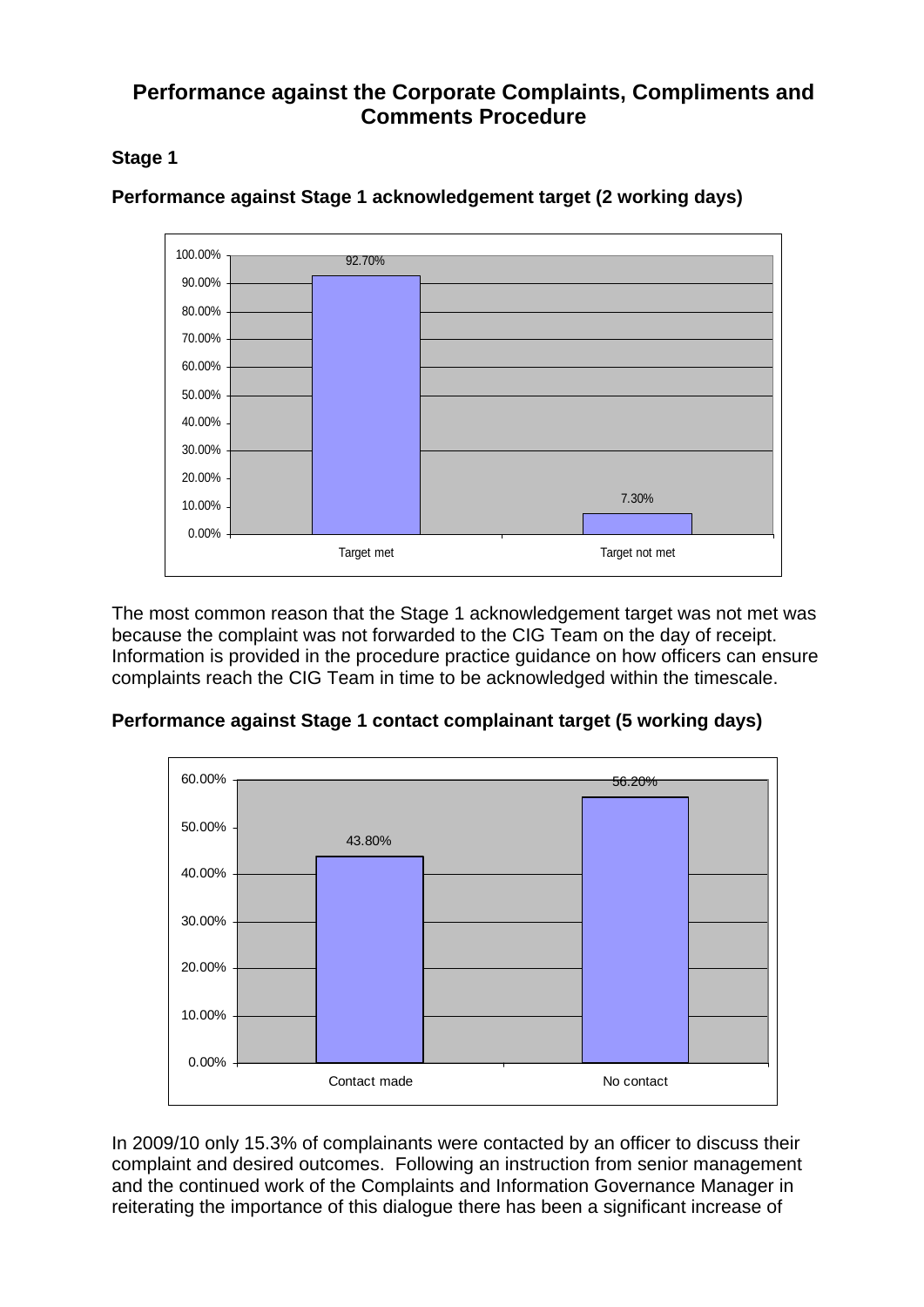28.5% in the number of complainants who were contacted. This dialogue is vital in ensuring officers fully understand complainants issues and are able to resolve their complaints as close to the point of service delivery as possible. This dialogue will also help ensure a high level of customer satisfaction with complaints handling. While it may not be necessary to contact all complainants and in some cases they may not wish to be contacted it is recommended that the Council continue to emphasise the importance of this dialogue.



#### **Performance against Stage 1 response target (20 working days)**

There was a reduction in performance against this target from 85.07% in 2009/10. While it is important that officers work to the timescales it is recognised that this is not possible in all cases and that process should not necessarily come before successfully resolving the matter to the complainant's satisfaction. Where it is not going to be possible to meet the timescale the responding officer should speak to the complainant and agree and extension with them.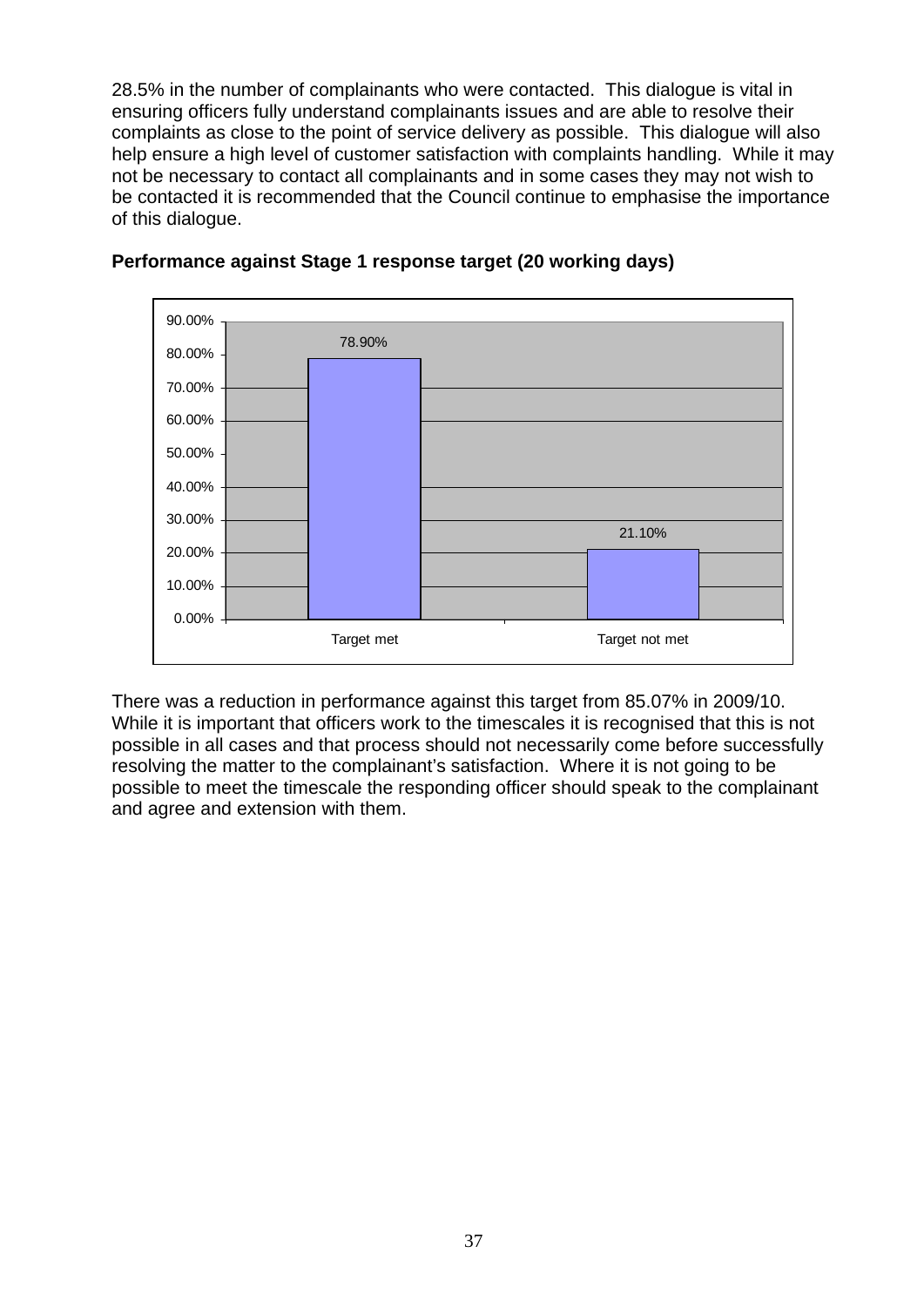



**Performance against Stage 2 acknowledgement target (2 working days)** 

# **Performance against Stage 2 contact complainant target (5 working days)**



There were only two cases in which no contact was made with the complainant. One was due to the fact that the complaint was escalated as a result of the Council's failure to follow through one of the agreed stage 1 resolution actions. The matter was straight forward, the action was undertaken and communicated, in writing, to the complainant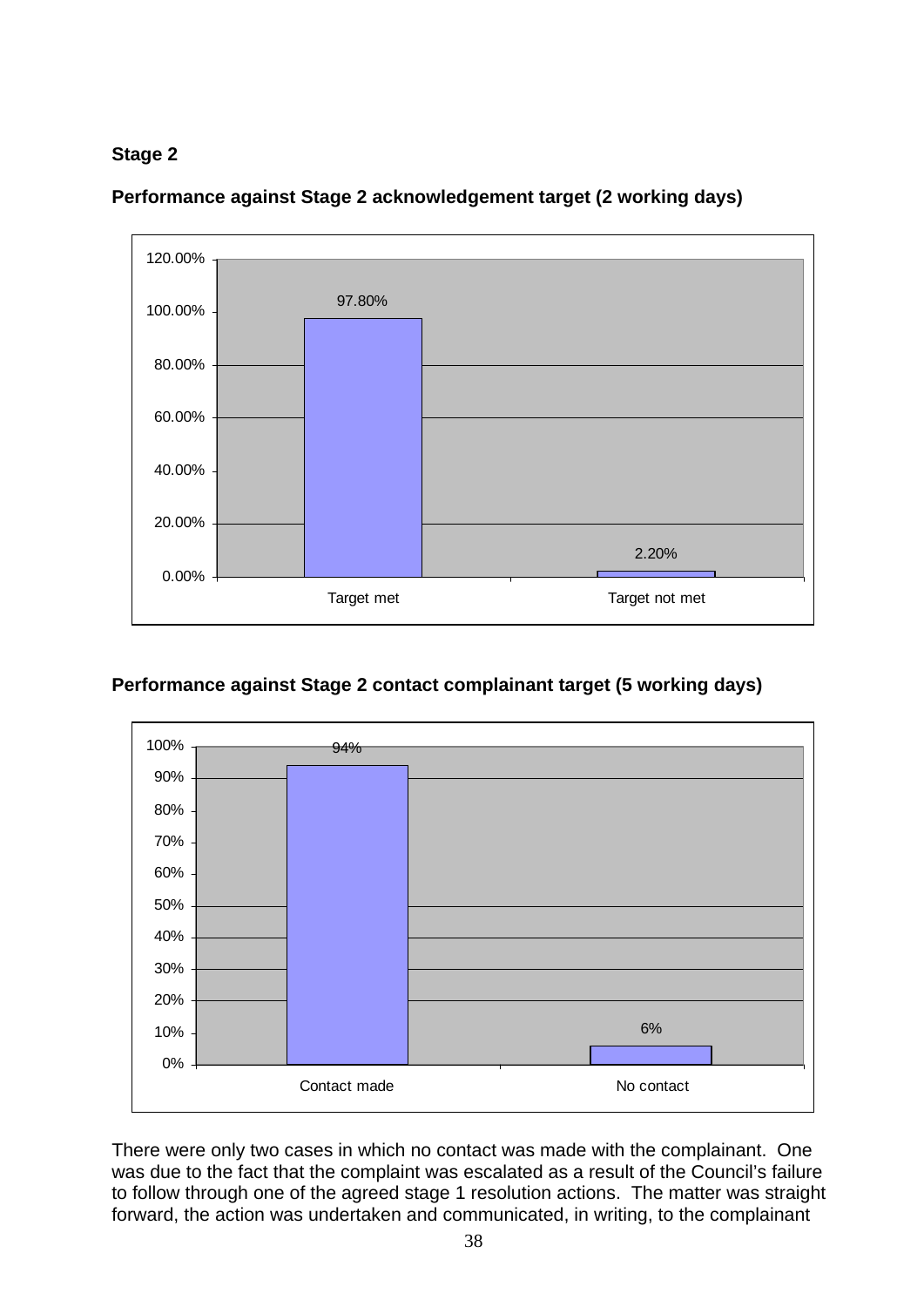who was satisfied. The other complaint was referred to the Ombudsman without a Stage 2 investigation being undertaken as the matter was upheld at stage 1, the complainant remained dissatisfied and the Council did not feel it would be possible to resolve the matter to the complainant's satisfaction. This was communicated to the complainant who decided not to pursue the matter with the Ombudsman.



#### **Performance against Stage 2 response target (25 working days)**

Those investigations not completed within the 25 working day target were not done so due to the complexity of the case or officers/complainants being on annual leave/holiday. In all cases an extension was agreed with the complainant in advance. 95.9% of Stage 2 complaints were responded to within 30 working days.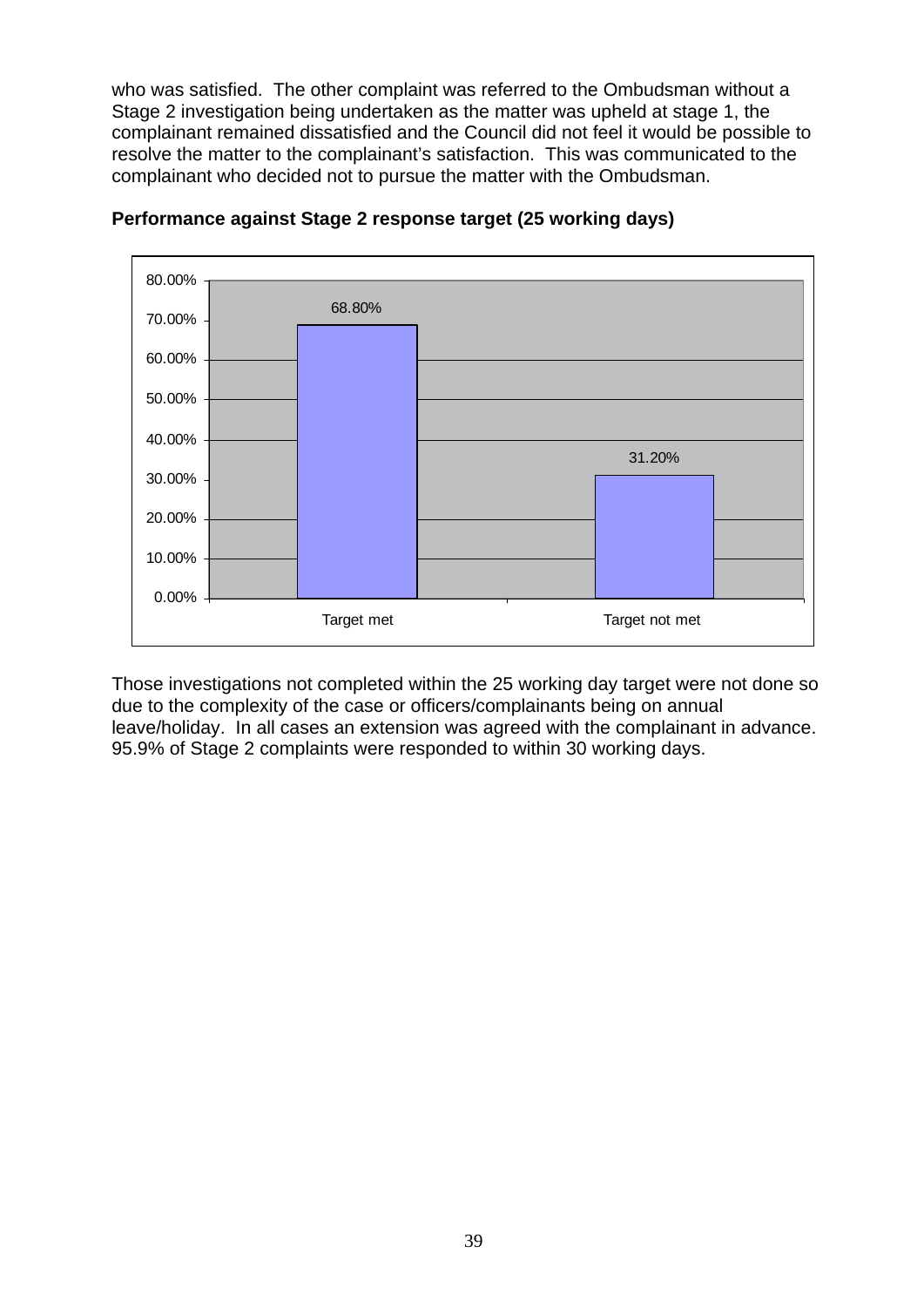# **Performance against Local Performance Indicators**

**LI 0410 - Percentage of those making a complaint satisfied with the handling of these complaints.** 

The **TARGET** for 2010/11 is **67.5%**

The **ACTUAL FIGURE** for 2009/10 is **58.6%** 

In order to improve satisfaction with complaint handling it is vital that officers continue to contact complaints within 5 working days to discuss their complaint and desired outcomes and ensure they address all of the points raised in an objective manner.

#### **LI 0426 - Percentage of Stage 1 complaints escalated to Stage 2.**

The **TARGET** for 2010/11 is **8.75%** 

#### The **ACTUAL FIGURE** for 2009/10 is **13.1%**

While the Council saw a significant reduction in the overall number of complaints received there was only a small reduction in the number of complaints escalated to Stage 2 of the Council's complaints procedure following a Stage 1 investigation (41 in 2010/11 as opposed to 47 in 2009/10).

The main reasons that complainants remained dissatisfied and requested their complaint be escalated to Stage 2 was due to the quality of the initial investigation. In particular, problems occurred where officers failed to address all the issues raised within the complaint. It is recommended that this issue be addressed by officers ensuring they contact complainants within 5 working days to discuss their complaint and desired outcomes and ensure they address all of the points raised in an objective manner.

#### **LI 0427 - Percentage of all complaints received referred to the Ombudsman following investigation through the Council's complaints procedure.**

The **TARGET** for 2010/11 is **2.5%**

The **ACTUAL FIGURE** for 2009/10 is **7.6%**

During 2010/11 25 complaints were referred to the Ombudsman following investigation through the Council's complaints procedure compared to 15 in 2009/10. While more individuals chose to exercise their right to refer their complaint to the Ombudsman in this period, once again, the Council did not receive a single maladministration report from the Ombudsman.

#### **LI 0428 - Number of complaints submitted to the Ombudsman without consideration through the Council's complaints procedure.**

The **TARGET** for 2010/11 is **11**.

The **ACTUAL FIGURE** for 2009/10 is **4**.